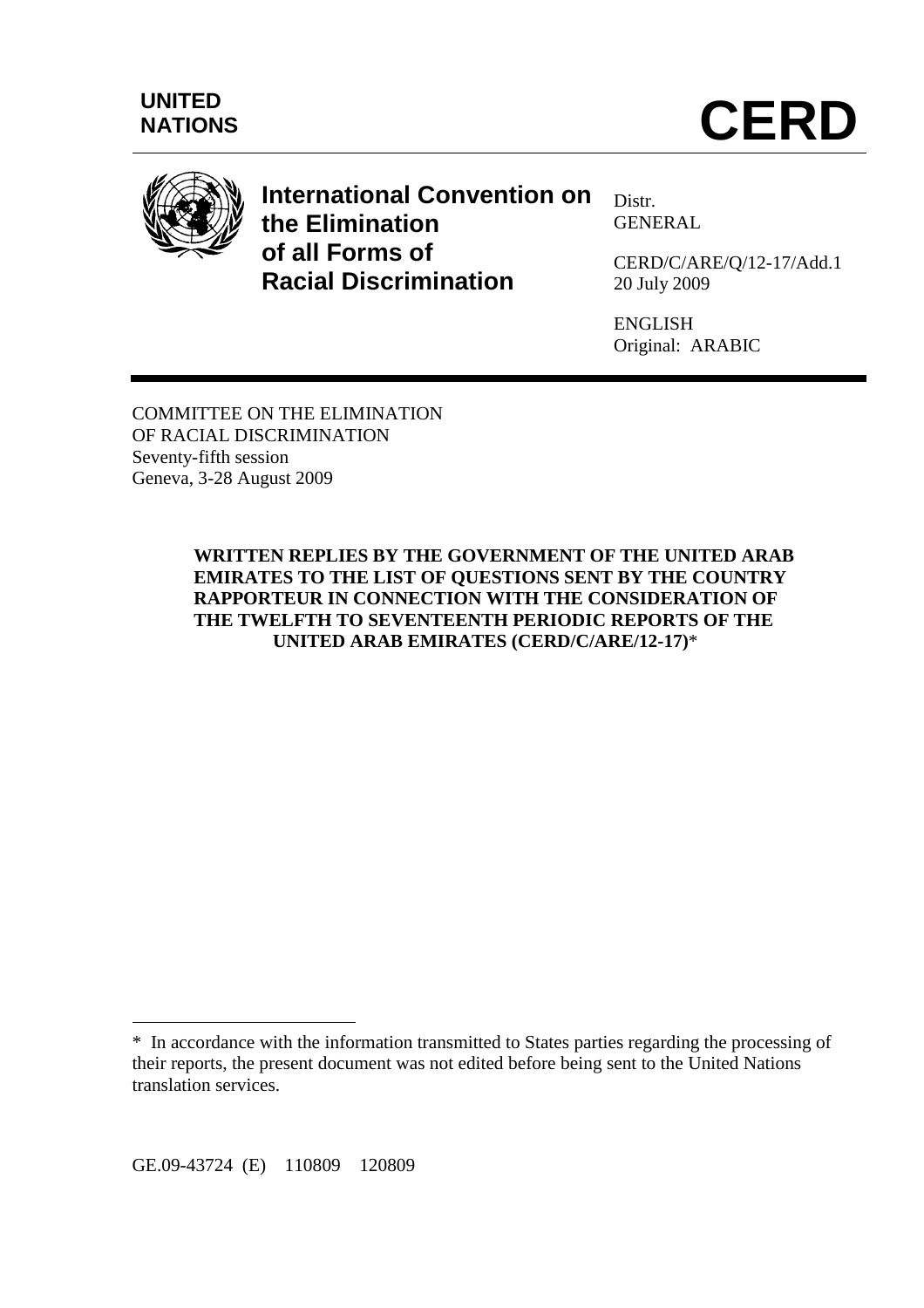**Reply of the United Arab Emirates to the questions by the rapporteur in connection with the consideration of the twelfth to seventeenth periodic reports of the United Arab Emirates (CERD/C/ARE/12-17)** 

*1. Please elaborate on the information provided in paragraph 13 of the State report by providing statistical data on the ethnic composition of the State party's population, both national and non-national.* 

#### **Reply:**

 The United Arab Emirates is a young country amenable to all States of the world. According to the most recent statistical estimate, the number of its inhabitants now stands at 4,229,000. Its population of nationals and migrants lives in complete harmony; a migrant workforce of over 200 nationalities employed in 250,000 firms inhabits its territory, where these tremendous work opportunities help to create an open social environment and strengthen relationships with the surrounding States and societies.

| Population by age group, nationality and sex, 2005 |         |          |         |         |              |           |           |         |           |  |
|----------------------------------------------------|---------|----------|---------|---------|--------------|-----------|-----------|---------|-----------|--|
|                                                    |         | Citizens |         |         | Non-citizens |           | Total     |         |           |  |
| Age group                                          | Male    | Female   | Total   | Male    | Female       | Total     | Male      | Female  | Total     |  |
| $0 - 4$                                            | 55 120  | 52 310   | 107430  | 90 481  | 84 228       | 174 709   | 145 601   | 136 538 | 282 139   |  |
| $5-9$                                              | 52 371  | 49 704   | 102 075 | 87 558  | 79 749       | 167 307   | 139 929   | 129 453 | 269 382   |  |
| $10 - 14$                                          | 53 985  | 50 382   | 104 367 | 76 793  | 67897        | 144 690   | 130 778   | 118 279 | 249 057   |  |
| 15-19                                              | 55 575  | 52 536   | 108 111 | 65813   | 58 302       | 124 115   | 121 388   | 110838  | 232 226   |  |
| $20 - 24$                                          | 50 673  | 52 764   | 103 437 | 221 363 | 108 766      | 330 129   | 272 036   | 161 530 | 433 566   |  |
| $25-29$                                            | 39 39 6 | 41 121   | 80 517  | 444 261 | 137 016      | 581 277   | 483 657   | 178 137 | 661 794   |  |
| 30-34                                              | 25 846  | 26 947   | 52 343  | 464 033 | 123 985      | 588018    | 489 879   | 150 482 | 640 361   |  |
| 35-39                                              | 20 190  | 21 553   | 41 743  | 366 572 | 92 291       | 458 863   | 386 762   | 113 844 | 500 606   |  |
| 40-44                                              | 14 632  | 16 637   | 30 999  | 248 086 | 62 176       | 310 262   | 262 718   | 78 543  | 341 261   |  |
| 45-49                                              | 12 433  | 13857    | 26 290  | 162 026 | 37 454       | 199 480   | 174 459   | 51 311  | 225 770   |  |
| 50-54                                              | 10 24 6 | 9 9 4 7  | 20 193  | 97 093  | 21 5 9 2     | 118 685   | 107 339   | 31 539  | 138 878   |  |
| 55-59                                              | 7893    | 6 3 4 1  | 14 2 34 | 43 310  | 9463         | 52 873    | 51 303    | 15 804  | 67 107    |  |
| $60 - 64$                                          | 6 1 7 6 | 4549     | 10725   | 12 644  | 3978         | 16 622    | 18820     | 8527    | 27 347    |  |
| 65-69                                              | 5 3 3 5 | 3 2 8 3  | 8618    | 3837    | 2 0 0 2      | 5839      | 9 1 7 2   | 5 2 8 5 | 14 4 5 7  |  |
| 70-74                                              | 3657    | 2699     | 6356    | 1734    | 1 3 1 4      | 3 0 4 8   | 5 3 9 1   | 4013    | 9 4 0 4   |  |
| 75-79                                              | 1640    | 1 207    | 2847    | 800     | 630          | 1430      | 2 4 4 0   | 1837    | 4 2 7 7   |  |
| $80+$                                              | 2 1 1 8 | 1789     | 3 907   | 669     | 815          | 1484      | 2787      | 2 604   | 5 3 9 1   |  |
| Not stated                                         | 631     | 672      | 1 303   | 1 051   | 1 0 5 0      | 12 101    | 682       | 1 722   | 3 4 0 4   |  |
| Total                                              | 417917  | 407 578  | 825 495 | 238 224 | 892 708      | 3 280 932 | 2 806 141 | 300 826 | 4 106 427 |  |

| Percentage distribution by age group, nationality and sex, 2005 |          |          |          |          |              |          |          |          |          |  |
|-----------------------------------------------------------------|----------|----------|----------|----------|--------------|----------|----------|----------|----------|--|
|                                                                 | Citizens |          |          |          | Non-citizens |          | Total    |          |          |  |
| Age group                                                       | Male     | Female   | Total    | Male     | Female       | Total    | Male     | Female   | Total    |  |
|                                                                 | per cent | per cent | per cent | per cent | per cent     | per cent | per cent | per cent | per cent |  |
| $0 - 4$                                                         | 13.2     | 12.8     | 13.0     | 3.8      | 9.4          | 5.3      | 5.2      | 10.5     | 6.9      |  |
| $5-9$                                                           | 12.5     | 12.2     | 12.4     | 3.7      | 8.9          | 5.1      | 5.0      | 10.0     | 6.6      |  |
| $10 - 14$                                                       | 12.9     | 12.4     | 12.6     | 3.2      | 7.6          | 4.4      | 4.7      | 9.1      | 6.1      |  |
| 15-19                                                           | 13.3     | 12.9     | 13.1     | 2.8      | 6.5          | 3.8      | 4.3      | 8.5      | 5.7      |  |
| $20 - 24$                                                       | 12.1     | 12.9     | 12.5     | 9.3      | 12.2         | 10.1     | 9.7      | 12.4     | 10.6     |  |
| 25-29                                                           | 9.4      | 10.1     | 9.8      | 18.6     | 15.3         | 17.7     | 17.2     | 13.7     | 16.1     |  |
| 30-34                                                           | 6.2      | 6.5      | 6.3      | 19.4     | 13.9         | 17.9     | 17.5     | 11.6     | 15.6     |  |
| 35-39                                                           | 4.8      | 5.3      | 5.1      | 15.3     | 10.3         | 14.0     | 13.8     | 8.8      | 12.2     |  |
| $40 - 44$                                                       | 3.5      | 4.0      | 3.8      | 10.4     | 7.0          | 9.5      | 9.4      | 6.0      | 8.3      |  |
| 45-49                                                           | 3.0      | 3.4      | 3.2      | 6.8      | 4.2          | 6.1      | 6.2      | 3.9      | 5.5      |  |
| 50-54                                                           | 2.5      | 2.4      | 2.4      | 4.1      | 2.4          | 3.6      | 1.8      | 1.2      | 1.6      |  |
| 55-59                                                           | 1.9      | 1.6      | 1.7      | 1.8      | 1.1          | 1.6      | 1.8      | 1.2      | 1.6      |  |
| 60-64                                                           | 1.5      | 1.1      | 1.3      | 0.5      | 0.4          | 0.5      | 0.7      | 0.7      | 0.7      |  |
| 65-69                                                           | 1.3      | 0.8      | 1.0      | 0.2      | 0.2          | 0.2      | 0.3      | 0.4      | 0.4      |  |
| 70-74                                                           | 0.9      | 0.7      | 0.8      | 0.1      | 0.1          | 0.1      | 0.2      | 0.3      | 0.2      |  |
| 75-79                                                           | 0.4      | 0.3      | 0.3      | 0.0      | 0.1          | 0.0      | 0.1      | 0.1      | 0.1      |  |
| $80+$                                                           | 0.5      | 0.4      | 0.5      | 0.0      | 0.1          | 0.0      | 0.1      | 0.1      | 0.1      |  |
| Not stated                                                      | 0.2      | 0.2      | 0.2      | 0.0      | 0.1          | 0.1      | 0.1      | 0.1      | 0.1      |  |
| Total                                                           | 100.0    | 100.0    | 100.0    | 100.0    | 100.0        | 100.0    | 100.0    | 100.0    | 100.0    |  |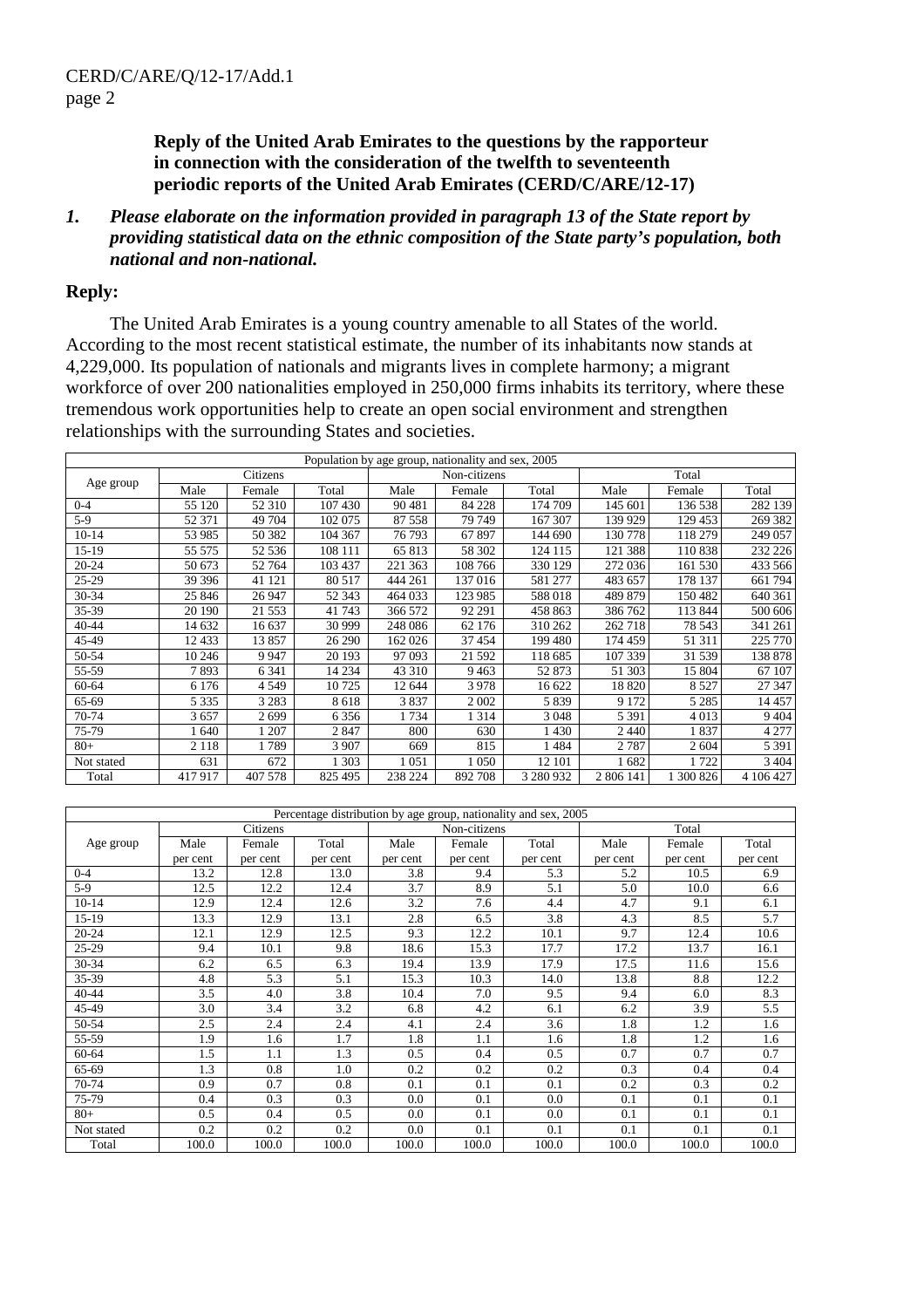|            | Population by age group and sex |         |             |         |             |           |             |         |         |           |           |           |           |           |                |
|------------|---------------------------------|---------|-------------|---------|-------------|-----------|-------------|---------|---------|-----------|-----------|-----------|-----------|-----------|----------------|
|            | 1975 census                     |         | 1985 census |         | 1995 census |           | 2005 census |         |         | 2006      |           |           |           |           |                |
| Age group  | Males                           | Females | Total       | Males   | Females     | Total     | Males       | Females | Total   | Males     | Females   | Total     | Males     | Females   | Total          |
| $0 - 4$    | 34 298                          | 32 996  | 67 294      | 96 681  | 92 4 64     | 189 145   | 109 524     | 103 525 | 213 049 | 145 601   | 136 538   | 282 139   | 149 518   | 140 008   | 289 526        |
| $5-9$      | 27 281                          | 25 604  | 52 885      | 79 668  | 75 182      | 154 850   | 112 984     | 103 307 | 219 291 | 139 929   | 129 453   | 269 382   | 143 677   | 132 708   | 276 385        |
| $10-14$    | 20 501                          | 16 550  | 37 051      | 50 349  | 46 241      | 96 680    | 104 885     | 97 169  | 202 054 | 130 778   | 118 279   | 249 057   | 134 136   | 121 156   | 255 292        |
| 15-19      | 25 9 35                         | 14783   | 40718       | 38 762  | 34 5 14     | 73 276    | 83 438      | 75 471  | 158 909 | 121 388   | 110 838   | 232 226   | 124 423   | 113 459   | 237882         |
| $20 - 24$  | 57 563                          | 15 629  | 73 192      | 75 667  | 47 325      | 122 992   | 139 868     | 77882   | 217 750 | 272 036   | 161 530   | 433 566   | 280 635   | 165 701   | 446 336        |
| 25-29      | 71 323                          | 17 004  | 88 327      | 144 548 | 58 178      | 202 726   | 238 104     | 88 409  | 326 513 | 483 657   | 178 137   | 661 794   | 500 172   | 182 980   | 683 152        |
| 30-34      | 48 0 85                         | 11 447  | 59 532      | 141 201 | 44 659      | 185 860   | 229 066     | 80 213  | 309 279 | 489 879   | 150 482   | 640 361   | 506 717   | 154 672   | 661 389        |
| 35-39      | 36 573                          | 10 120  | 46 693      | 111934  | 31 460      | 143 394   | 219 961     | 68 740  | 288 701 | 386 762   | 113 844   | 500 606   | 399 855   | 116 971   | 516 286        |
| $40 - 44$  | 23 668                          | 6 6 1 4 | 30 282      | 66 4 46 | 17057       | 83 503    | 161 583     | 41 646  | 203 229 | 262 718   | 78 543    | 341 261   | 271 277   | 80 669    | 351 946        |
| 45-54      | 10 130                          | 4 8 6 4 | 14 9 94     | 21951   | 7811        | 29 7 62   | 51 655      | 13 694  | 65 349  | 107 339   | 31 539    | 138 878   | 110 609   | 32 341    | 142 950        |
| 55-59      | 4 5 5 5                         | 2585    | 7 1 4 0     | 10 557  | 4952        | 15 509    | 25 04 6     | 8 3 4 4 | 33 390  | 51 303    | 15 804    | 67 107    | 52 803    | 16 185    | 68 988         |
| 60-64      | 4 8 0 4                         | 3 0 9 1 | 7895        | 5 5 4 2 | 4 0 8 3     | 9625      | 10 407      | 5 5 5 3 | 15 960  | 18 8 20   | 8 5 2 7   | 27 347    | 19 332    | 8715      | 28 047         |
| 65-69      | 2 5 6 6                         | 1538    | 4 1 0 4     | 3718    | 2988        | 6706      | 6492        | 4597    | 11 089  | 9 1 7 2   | 5 2 8 5   | 14 4 5 7  | 9 3 8 5   | 5 3 9 3   | 14 778         |
| 70-74      | 2 0 0 7                         | 1729    | 3736        | 2678    | 2 3 0 5     | 4983      | 3651        | 3 1 8 0 | 6831    | 5 3 9 1   | 4 0 1 3   | 9 4 0 4   | 5 5 0 6   | 4 0 9 1   | 9597           |
| 75-79      | 705                             | 630     | 1 3 3 5     | 1 1 4 9 | 995         | 2 1 4 4   | 1649        | 1460    | 3 1 0 9 | 2440      | 1837      | 4 2 7 7   | 2495      | 1873      | 4 3 6 8        |
| $80+$      | 1 0 2 7                         | 1088    | 2 1 1 5     | 1 4 4 0 | 1 530       | 2970      | 2 1 9 4     | 2 1 6 3 | 4 3 5 7 | 2787      | 2 604     | 5 3 9 1   | 4565      | 4426      | 8991           |
| Not stated | 457                             | 60      | 517         | 240     | 91          | 331       | 131         | 34      | 165     | 1682      | 1722      | 3 4 0 4   | $\Omega$  | $\Omega$  | $\overline{0}$ |
| Total      | 386 427                         | 171 460 | 557887      | 895 600 | 483 703     | 1 379 303 | 1 606 804   | 804 237 | 2411041 | 2 806 141 | 1 300 286 | 4 106 427 | 2 895 000 | 1 334 000 | 4 229 000      |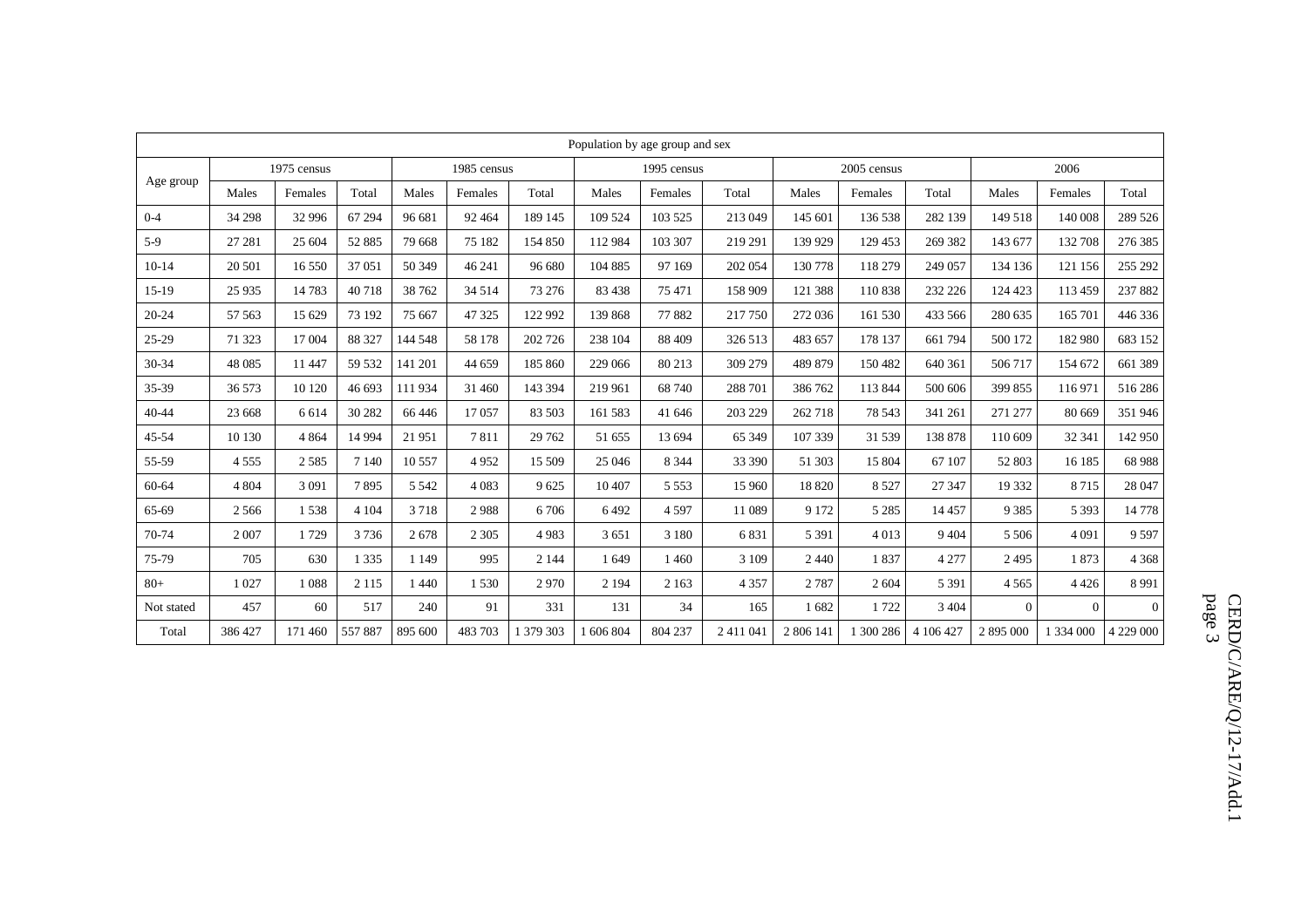# *2. Please specify the legislative provisions enunciating the principle of equal rights and obligations and the prohibition of all forms of racial discrimination, as referred to in paragraph 68 of the State report.*

# **Reply:**

 The Constitution of the United Arab Emirates is the basic authority for the various aspects of legislation and law. It sets out the rights and obligations of individuals in society and the country's legislature has endeavoured to ensure that there is no discrimination among citizens of the Emirates on any basis, as reflected in the body of laws and legislation. Furthermore, it has taken into account the nature and needs of women, children and the disabled by enacting legislation dedicated to their protection.

# *Principles and rights set forth in the Constitution*

• *Equality of men and women*:

Article 14: "Society shall be based, inter alia, on equality, social justice, security, peace and equal opportunities for all citizens, who shall be bound together by the strongest ties of solidarity, mutual love and understanding."

Article 25: "All individuals are equal before the law and there shall be no discrimination among citizens of the Federation on grounds of origin, ethnicity, religious belief or social status."

• *Personal freedom*:

Article 26: "Personal freedom shall be guaranteed to all citizens. No person may be arrested, searched, detained or imprisoned other than in accordance with the provisions of the law. No person shall be subjected to torture or to degrading treatment."

# • *Freedom of belief and worship*:

Article 32: "Freedom to perform religious observances in accordance with established traditions shall be safeguarded, provided that no breach of public order or offence to public morals is entailed."

• *Freedom of thought and expression of opinion*:

Article 30: "Freedom of opinion and of oral, written and all means of expression shall be guaranteed within the limits of the law."

• *Right to social care and social security*:

Article 16: "Society shall cater for the welfare of children and mothers and protect minors and other persons unable to care for themselves for such reasons as sickness, infirmity, old age or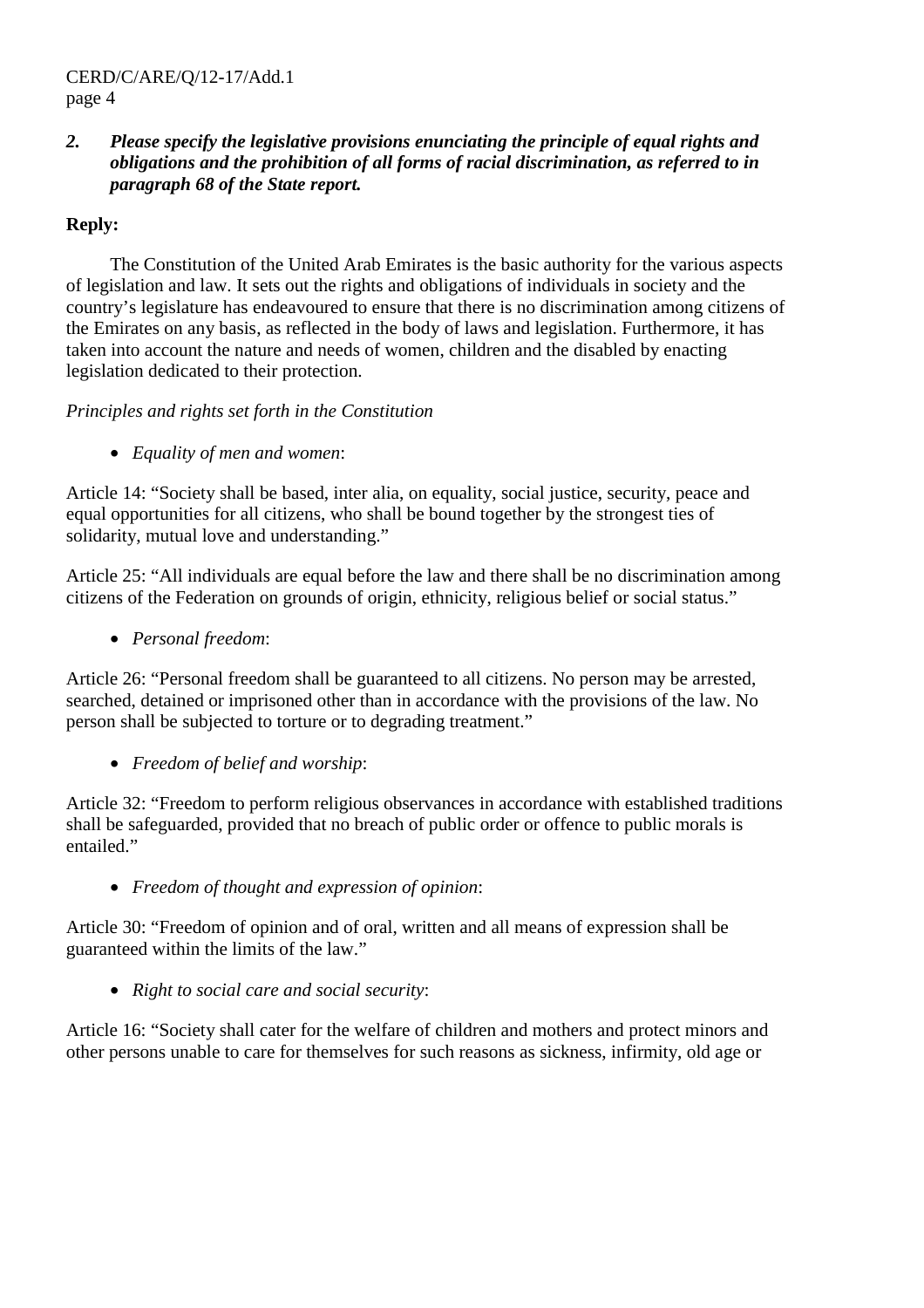involuntary unemployment. It shall assist and rehabilitate such persons for their benefit and for that of society. Such matters shall be regulated by the laws on public assistance and social security."

 As a society, the Emirates consequently believes that the education of the family, mothers and children is a function and responsibility of the community.

• *Right to education*:

Article 17: "Education is a fundamental factor in social progress. Within the Federation, it shall be compulsory at the primary level and free of charge at all levels. The requisite plans for the expansion and universalization of education at all levels and for the eradication of illiteracy shall be established by law."

• *Right to health care*:

Article 19: "Society shall guarantee to all citizens health care and facilities for the prevention and treatment of diseases and epidemics and shall encourage the establishment of public and private hospitals, clinics and treatment centres."

• *Freedom of postal, telegraphic, telephonic and electronic correspondence*:

Article 31: "The freedom and confidentiality of postal and telegraphic correspondence and of other means of communication shall be guaranteed in accordance with law."

• *Freedom of assembly and association*:

Article 33: "Freedom of assembly and association shall be guaranteed within the limits of the law."

• *Freedom of ownership*:

Article 21: "Private ownership shall be safeguarded and the restrictions applicable to it shall be prescribed by law. No one shall be divested of his property, except in the cases necessitated by the public good in accordance with the provisions of the law and in return for fair compensation."

• *Right to address a complaint to the public authorities*:

Article 41: "Any person may submit a complaint to the competent authorities, including judicial bodies, concerning violations of the rights and freedoms set out in the present chapter."

• *Freedom of movement*:

Article 29: "Freedom of movement and residence shall be guaranteed to citizens within the limits of the law."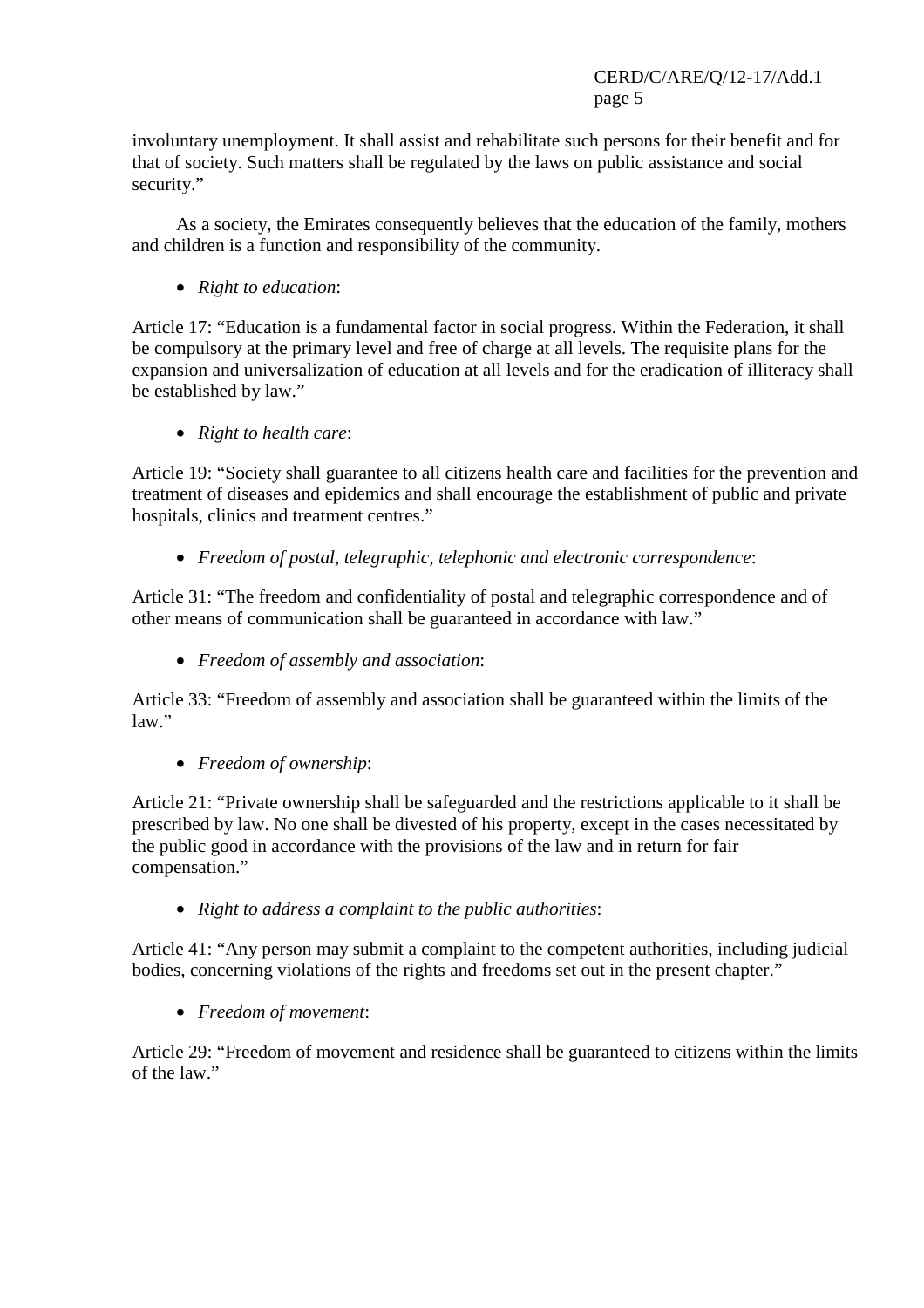• *Freedom to establish a family*:

Article 15: "The family, sustained by religion, morality and patriotism, shall constitute the cornerstone of society. The law shall guarantee its integrity and shall safeguard and protect it against corruption."

• *Right to work*:

Article 20: "Society values work as a mainstay of its progress. It shall seek to provide employment and employment training for its citizens and create appropriate conditions for doing so by elaborating legislation to safeguard the rights of workers and the interests of employers, in the light of modern international labour legislation."

Article 34: "Every citizen shall be free to choose his occupation, profession or trade within the limits of the law and in conformity with the legislation regulating certain professions and trades. No one may be subjected to forced labour except in the exceptional cases provided for by law and in return for compensation. No person may be enslaved."

• *Right to hold public office*:

Article 35: "Access to public office shall be afforded to all citizens on the basis of equality and in accordance with the provisions of the law. Public office is a national service entrusted to those who perform it. A public servant shall aim to discharge his official duties solely in the public interest."

• *Right of litigation*:

Article 41: "Any person may submit a complaint to the competent authorities, including judicial bodies, concerning violations of the rights and freedoms set out in the present chapter."

# *3. Please provide further detail as to the steps taken to strengthen the judiciary, as referred to in paragraph 70 of the State party report. What means are used to safeguard the independence of the judiciary?*

## **Reply:**

# **I. Provisions set forth in the Constitution**

 In its sections and articles, the Federal Constitution of the United Arab Emirates regulates all essential matters governing the judiciary and the level of courts, establishes guarantees to ensure that there is no interference in the affairs of judges and that their impartiality remains intact, and entrusts their affairs to a judicial council (the Supreme Council of the Federal Judiciary).

 The Constitution provides for the independence of the judiciary, which constitutes one of the State's main branches of authority, alongside the executive and legislative branches.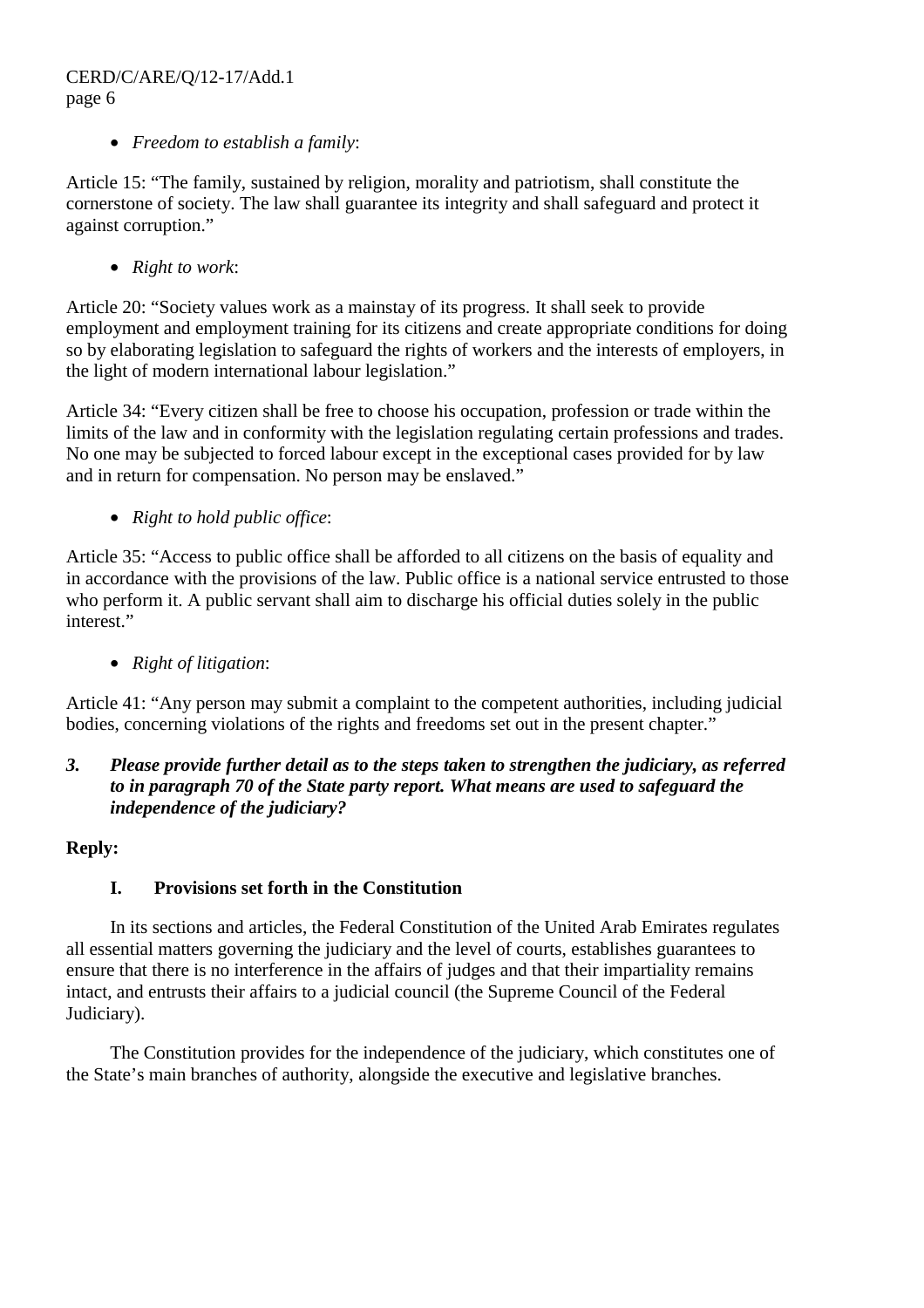Article 94 of the Constitution also explicitly provides for the independence of the judiciary: "Justice is the basis of government. In performing their duties, judges are independent and are subject to no authority other than the law and their own conscience."

 The Constitution furthermore governs the Federal Supreme Court and the appointment of its judges, stipulating that they cannot be removed from office and that the rulings of the Federal Supreme Court are final and binding on all.

#### **II. The Federal Judicial Authority Act**

 Article 1 of the Federal Judicial Authority Act No. 3 of 1983 provides that: "Justice is the basis of government. In performing their duties, judges are independent and are subject to no authority other than the provisions of the Islamic Shariah and the laws in force, and their own conscience. No person or authority may undermine the independence of judges or interfere in matters of justice."

 The federal judicial authority comprises the federal courts and the Federal Office of Public Prosecutions. Under the terms of the Act, all matters relating to the employment of judges are entrusted to the Supreme Council of the Judiciary, which seeks to achieve the independence of the judiciary and is competent to:

1. Provide an opinion on matters relating to the judiciary and the Office of Public Prosecutions, and consider and propose legislation for development of the judicial systems;

2. Provide an opinion concerning the promotion, secondment and appointment of judges and members of the Office of Public Prosecutions, in accordance with the law;

3. Perform other special functions entrusted to it pursuant to the law;

 Subject to the provisions of the Act, the Supreme Council of the Federal Judiciary exercises all of the special functions of the Civil Service Council and the Department of Employees' Affairs, as prescribed by laws and regulations, with regard to officers of the judiciary and members of the Office of Public Prosecutions;

4. The appointment of judges and their removal from office is by a decree issued by the Head of State.

 Subject to the provisions of article 96 of the Constitution concerning the appointment of the president and justices of the Federal Supreme Court, the initial appointment of officers of the judiciary to the federal courts is by a federal decree issued by the Head of State, at the proposal of the Minister of Justice, Islamic Affairs and Awqaf.

#### *Immunity of judges*

 Judges may not be removed from office and nor may their mandate be terminated other than for one of the following reasons: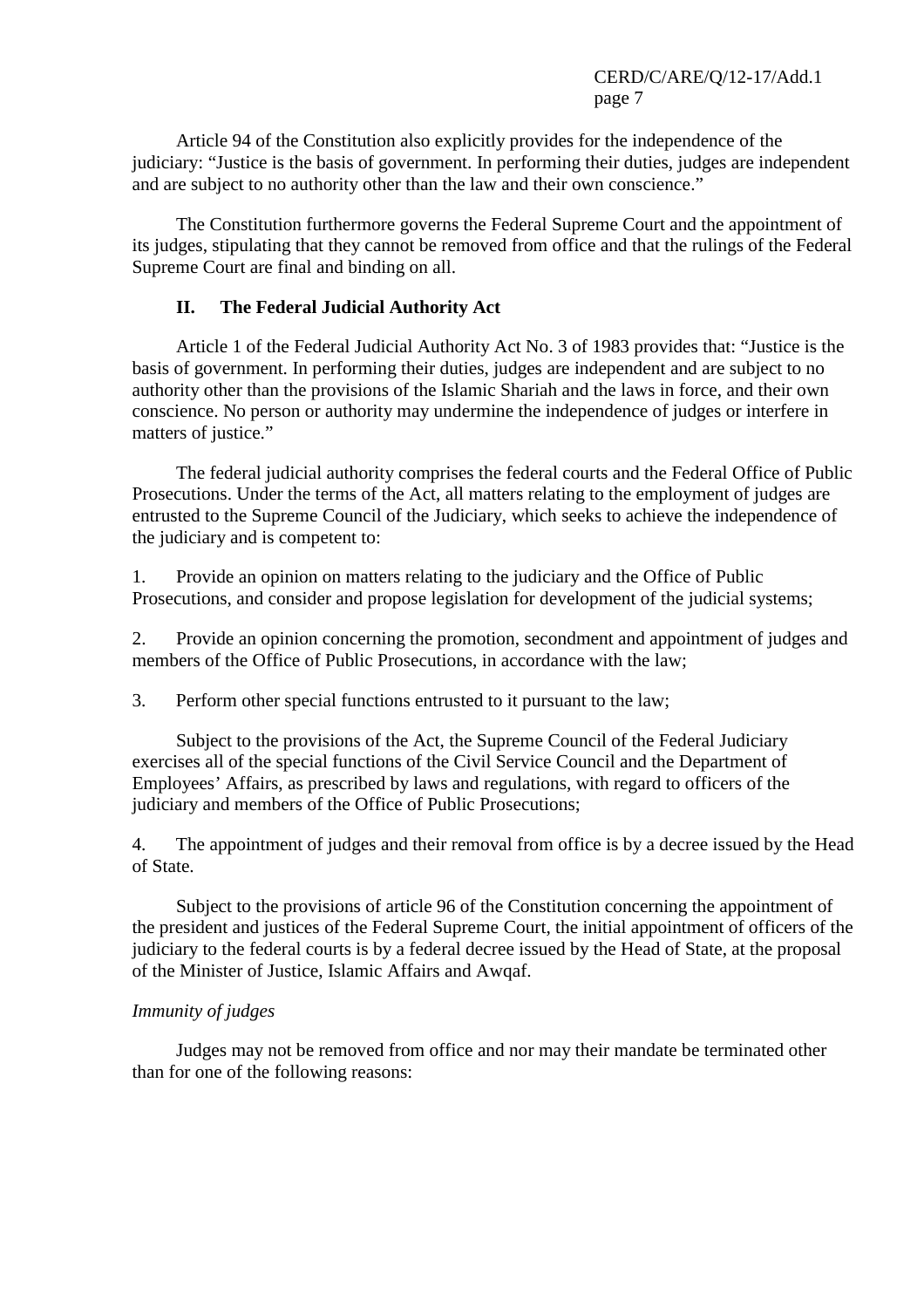- 1. Death.
- 2. Resignation.
- 3. Expiration of the term of contract, if under contract, or of the period of secondment, if on secondment.
- 4. Attainment of retirement age.
- 5. Proven incapacity to perform the functions of their office for reasons of health, which must be established by a decision of the competent health authority.
- *4. Please provide further information on plans for the establishment of an independent national human rights institution in accordance with the Paris Principles, as referred to by the State party delegation during the Universal Periodic Review at the tenth session of the Human Rights Council.*

#### **Reply:**

 The competent authorities have prepared an integrated study on the establishment of an independent national human rights commission on the basis of: the provisions of chapters II and III of the Constitution concerning rights and freedoms in the interests of equality, social justice and the protection and promotion of human rights; the Paris Principles relating to the status of national institutions for the promotion and protection of human rights, adopted by consensus in 1992 by the United Nations Commission on Human Rights and annexed to United Nations General Assembly resolution 48/134 of 20 December 1993, which encourages States to establish independent human rights institutions; and the voluntary pledge by the State, annexed to its national report presented to the Working Group on the Universal Periodic Review of the Human Rights Council on 4 December 2008.

#### *5. What bodies exist to monitor possible discriminatory practices in access to health, education or leisure facilities?*

#### **Reply:**

 In the United Arab Emirates, numerous government institutions and agencies and philanthropic organizations play a useful role in monitoring possible discriminatory practices relating to these rights. They are as follows:

1. The judicial authority in the form of the State courts: Article 41 of the Constitution provides that: "Any person may submit a complaint to the competent authorities, including judicial bodies, concerning violations of the rights and freedoms set out in the present chapter." Article 25 of the Constitution provides that: "All individuals are equal before the law and there shall be no discrimination among citizens of the Federation on grounds of origin, ethnicity, religious belief or social status." Consequently, if any kind of discrimination is practised against any person in connection with his rights of access to health, education, leisure or other facilities, he is entitled to lodge a complaint with the courts.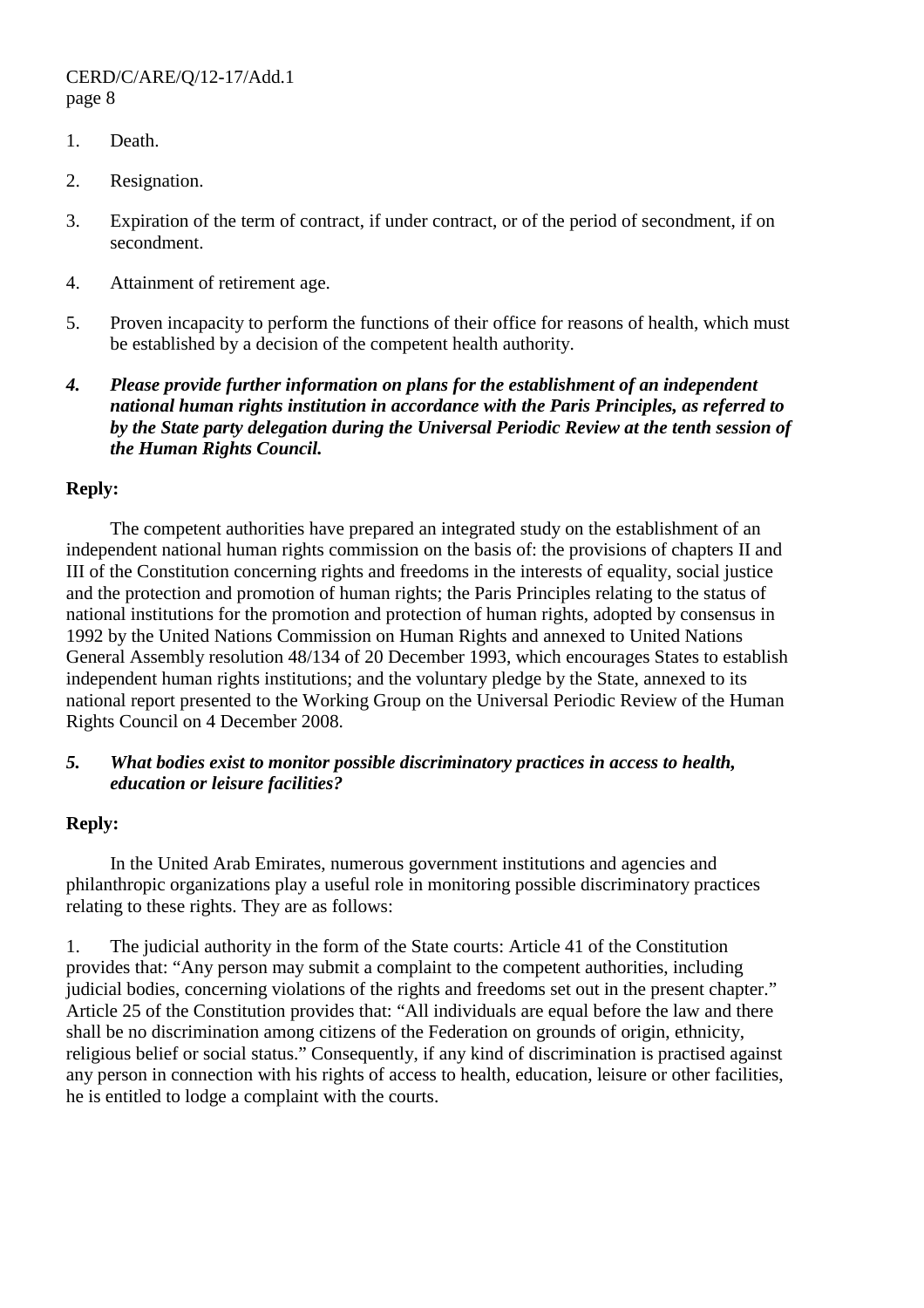2. The Federal National Council: The Council has various methods at its disposal for monitoring governmental agencies, including the submission of questions to any relevant minister and the tabling of a public affairs topic for discussion. Through its discussion of bills, the Council plays a key monitoring role designed to outlaw any discriminatory practices in connection with rights of access to the country's health, education and leisure facilities.

 In addition to the aforementioned monitoring methods, the National Council plays an important role, through a complaints committee, in ensuring that no one is subjected to discrimination; it receives complaints from the public, considers them by way of the competent committee and endeavours to find solutions for eliminating any kind of discrimination to which a person may be subjected.

3. The Emirates Human Rights Association: The Association receives complaints from the public and works for solutions in cases where any of the safeguarded rights of individuals have been violated. It also submits reports on such violations to the bodies concerned.

4. The General Department of Legal and Regulatory Oversight at the General Command of the Dubai Police and the Department of Human Rights at the Ministry of the Interior: Both Departments receive complaints from the public, including complaints relating to discrimination against individuals, and seek to resolve them. They also submit reports on these complaints to the bodies concerned.

5. The Dubai Community Development Authority: The Authority handles complaints from the public relating to services provided by local departments in the Emirate of Dubai. Through contact with the departments and authorities in the Emirate, it seeks to resolve such complaints and eliminate any kind of violation to which a person may be subjected. The Authority also endeavours to investigate all matters relating to any form of violation of rights, including discrimination, and submits reports to the bodies in the Emirate that are concerned with eliminating any discrimination that violates rights and freedoms.

#### *6. With reference to the Abu Dhabi Gulf Cooperation Council Conference on Contractual Labour in January 2008, please indicate which measures have been taken, besides those mentioned in paragraphs 113 to 134 of the State party report, to further improve the working and living conditions of migrant workers, especially in the construction sector.*

## **Reply:**

 A tripartite memorandum of understanding was signed between the United Arab Emirates, the Republic of India and the Republic of the Philippines, covering mechanisms for the implementation of a model programme for managing the cycle of contractual labour, beginning on 1 July 2009. A sample of 1,500 workers from India and the Philippines is to be selected and recruited for employment in the Emirates in the construction, health and hotel services sectors. Best practices are to be recorded during the four stages of their contractual cycle (recruitment, preparation for the move to the country for employment, their stay in the country, preparation for the return to their country of origin and lastly, reintegration into their home communities) as a preliminary to the formulation of a multilateral framework of understanding for presentation to the next meeting of the group of States involved in the Abu Dhabi Dialogue.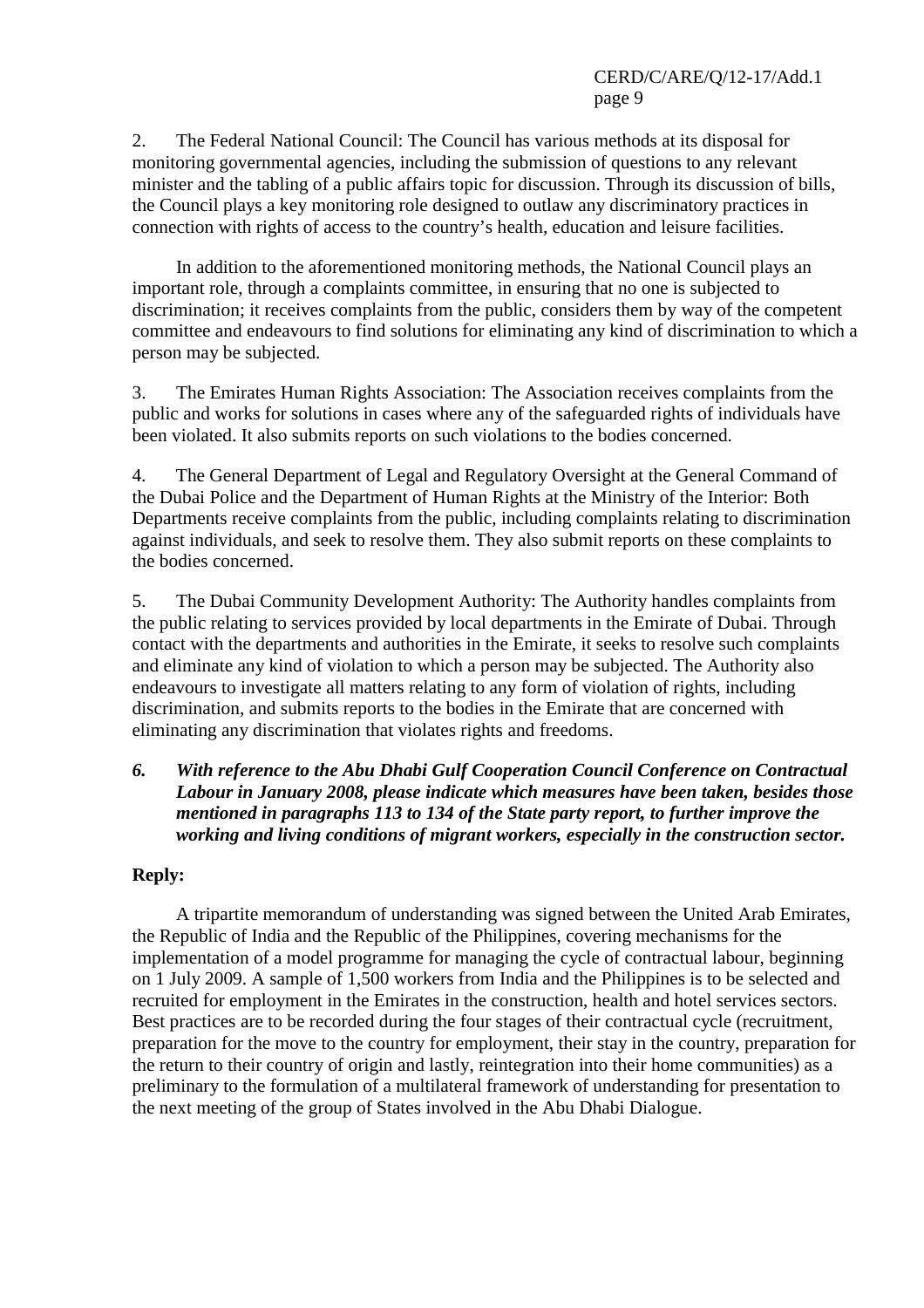New initiatives by the State to safeguard the rights of workers include a complaints system for those who have dealings with the Ministry of Labour. Launched in September 2008, the initiative comprises an integrated management system founded on best international practices and standards for dealing with complaints in an effective and competent manner. The system is based on following a specific procedure for dealing with employers, workers and others with business at the Ministry in order to achieve a final outcome; complaints are received, studied and then processed, after which they are used to improve performance. Lastly, their effects are gauged.

 There are several methods for the submission of complaints, which may be done by: consulting staff at the customer service counter or contacting the help centre (800665); visiting the online site (www.mol.gov.ae); depositing the complaint in the complaints box; or transmitting the complaint by facsimile (042612720). Between the launch of the initiative and the end of June 2009, 1,225 complaints were investigated.

 The centre communicates with its customers in an assortment of languages, including Arabic, English, French, Urdu, Hindi, Malayam, Tagalog, Farsi, Tamil, Russian, Somali and Pashto. There is also a (legal) service to answer legal queries from workers and employers. In this context, 567,993 calls have been handled since the service was launched in March 2007 to the end of June 2009.

 In order to establish an interactive system among workers, employers and the Ministry and meet their essential needs, the e-Netwasal service was inaugurated on 19 October 2008 to provide free and direct round-the-clock access to basic information on all companies for employers, including personal particulars, company particulars, worker registers, company status, labour card status and salary certificate, as well as other information and company reports. Workers can also access the service to obtain and print out information concerning their labour cards and contracts.

#### *Wages Protection Office*

 The Wages Protection Office was established by Ministerial Decision No. 988 of 2008, dated 21 October 2008, reflecting the Ministry's awareness of the importance of wages protection as the key factor defining the relationship between worker and employer.

 The core competences and functions of the Wages Protection Office include the elaboration and implementation of an integrated system for monitoring wages protection and working hours; the implementation of a project for the transfer of workers' wages through banks and financial institutions; communication with companies to elicit their payment of wages; and contact with workers to handle complaints concerning the lack of timely payment of wages in full or in part. Another key function of the Office is to conduct inspection visits to check that companies are compliant with the wage payment requirements.

#### *The "My Salary" service*

 The Ministry has launched an alert service through which workers in any private-sector firm can report late or non-payments of salary and illegal deductions, thereby affirming the principle of wages protection initiated by the Ministry's establishment of a dedicated wages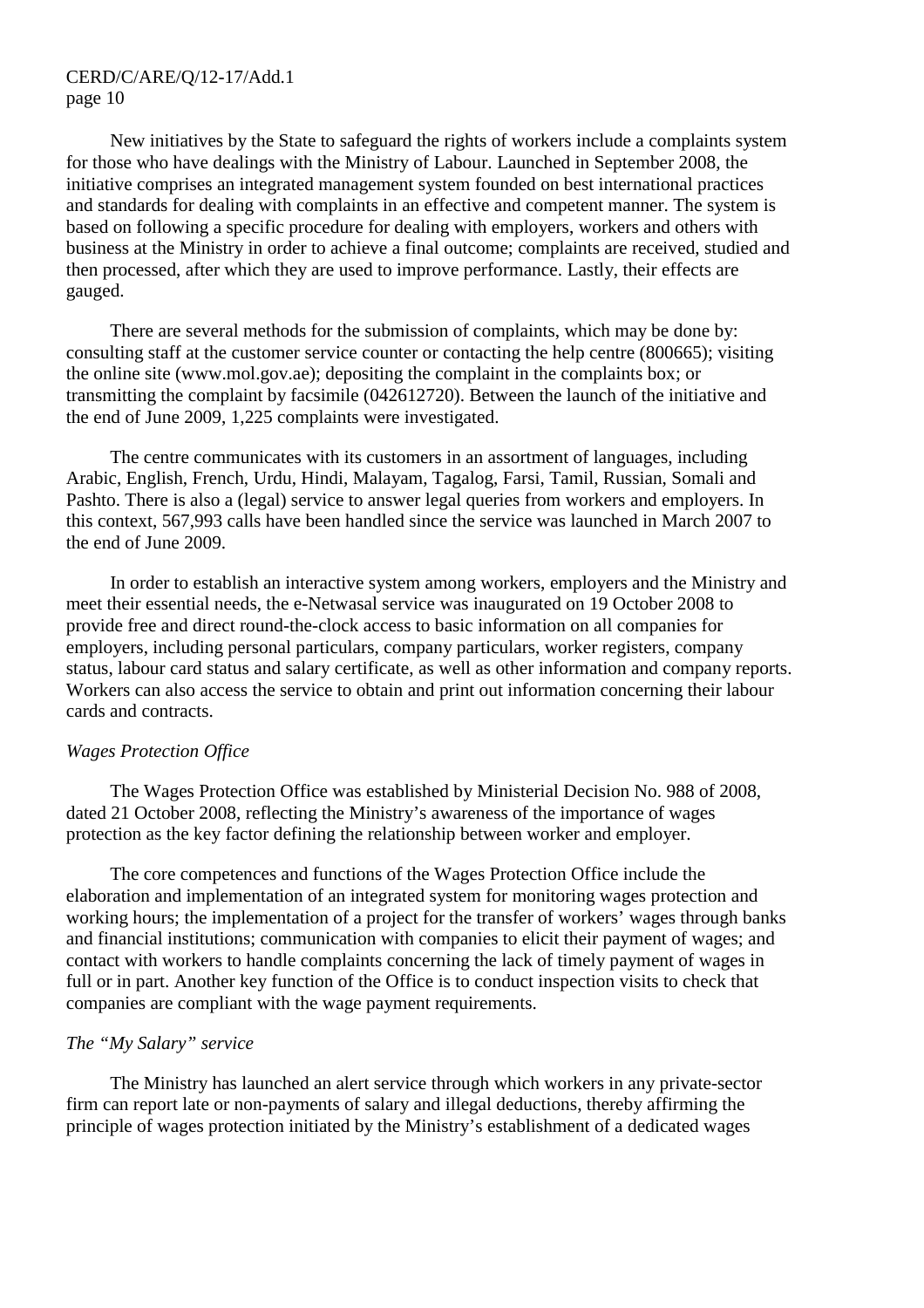protection office. By simply contacting the free phone number (800655) or entering the Ministry's website (www.mol.gov.ae), a worker can register his wages complaint, which is treated with full confidentiality by labour inspectors. Between the launch of the service and the end of June 2009, 643 complaints were received and 224 were actioned.

#### *Wages protection system (WPS) (salary transfer by banks and financial institutions)*

 WPS is an electronic system introduced by the Ministry of Labour, in association with the Central Bank. This system affirms the endeavour of the Government of the United Arab Emirates to protect the rights of all parties to the production process (workers and employers) and the importance of the principle of wages protection. It was announced on 26 May 2009.

 The system ensures that the Ministry is fed essential data and information on transactions involving wage payments to workers in the private sector and on the extent to which firms comply with requirements for the correct payment of wages at a set time. Preventive measures can therefore quickly be taken to minimize labour disputes relating to wages.

 The employer chooses any of the agents (banks, currency-exchange companies and financial services companies) participating in the system under licence from the Central Bank and may indeed choose more than one with which to deal.

 After the client's bank receives the sums of money earmarked for workers' wages, the wages data are sent to WPS, which transmits them to the agent for payment. This information is simultaneously delivered to the Ministry of Labour.

 The system gives an alert of companies that are late in paying workers' wages so that appropriate measures can be taken against such companies and labour inspectors sent to their sites.

 The Ministry is to allow sufficient periods of time for companies to participate in the system. At the end of these periods, no company will be able to benefit from the services of the Ministry unless it participates in WPS, in addition to which the prescribed measures for failure to participate in the system will be taken.

## *7. In this context, also please indicate if labour cities like the workers' housing complex project with projected accommodation for 32,000 workers in Abu Dhabi, referred to in paragraph 140 of the State report, have been completed. If so, how many such projects have been completed?*

## **Reply:**

 The Government of the United Arab Emirates has devoted enormous attention to workers' housing and the supply of suitable accommodation. Of all of the company inspection visits made by inspectors from the Ministry of Labour in 2008, 13,422 were for the purpose of monitoring compliance with occupational health and safety standards and conformity with the specifications and standards required for new accommodation. Each company submitting an application for a group work permit or e-quota, or through the periodic visits by inspectors, is required by the Ministry to provide proof of accommodation that complies with the set standards. No application is approved until after the Ministry's inspectors have ascertained the suitability of the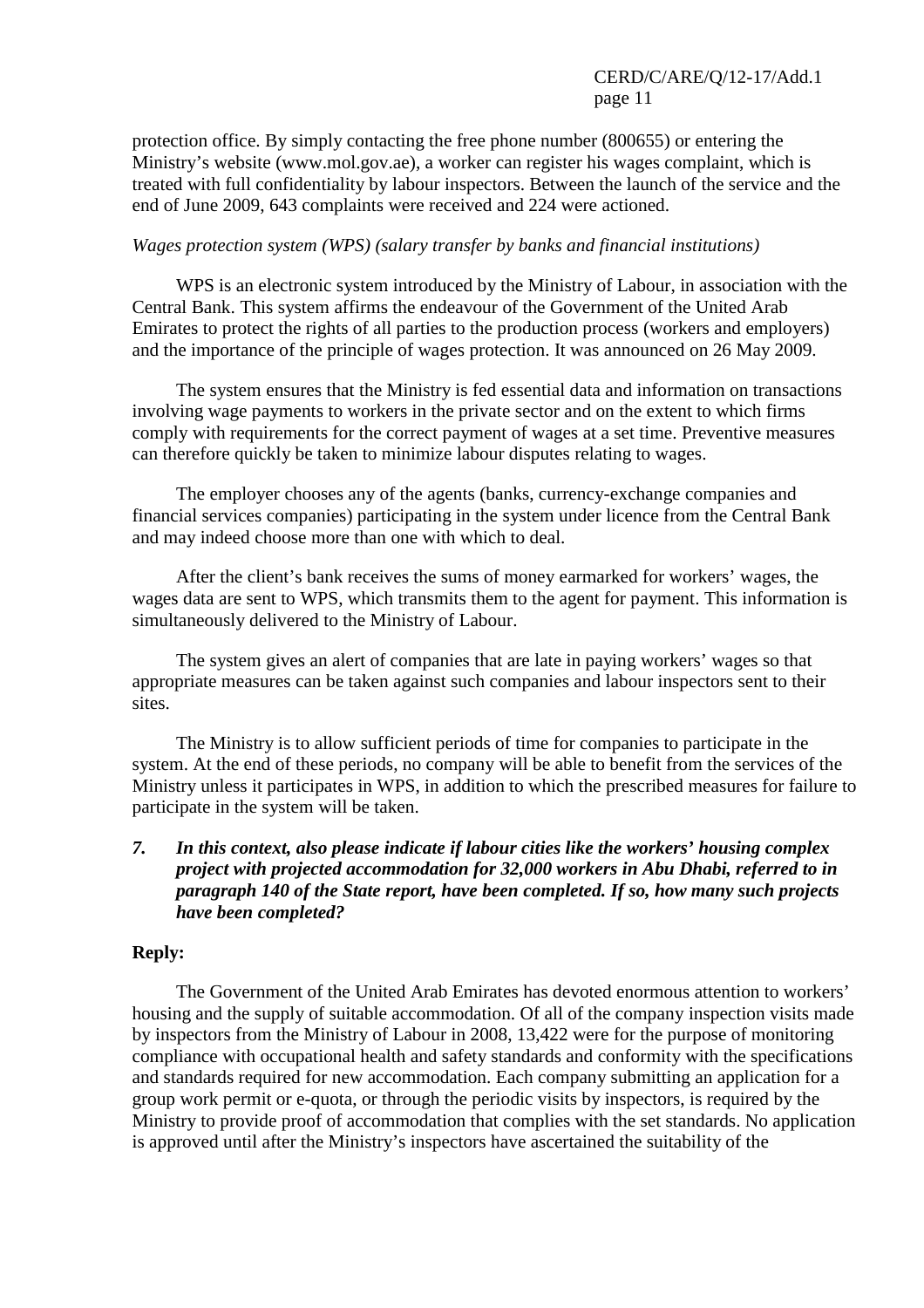accommodation. Given the importance of this matter, the Cabinet issued Decision No. 13 of 2009, dated 17 March 2009, adopting a guide to general criteria for workers' accommodation complexes and amenities, pursuant to which the competent authorities are under obligation, from 1 September 2009, to grant building permits for such complexes only in accordance with the terms of the decision. The criteria were developed by the State authorities responsible for workers' accommodation in conjunction with specialist consultancies, taking into account relevant best international practices and standards.

| <b>Site</b>           | City                         | Capacity | Progress of work                                                                                        |
|-----------------------|------------------------------|----------|---------------------------------------------------------------------------------------------------------|
| M41 Mussafah          | <b>ICAD</b> Residential      | 50 000   | Completed in 2009. Currently has                                                                        |
|                       | City                         |          | 40 000 occupants.                                                                                       |
| M24 Mussafah          | Workers' Village             | 25 000   | To be ready for occupation by the end<br>of 2009.                                                       |
| M36/A Mussafah        | Modern<br>accommodation city | 25 000   | 40 per cent complete. Occupation of<br>phase I to be commenced in<br>August 2009 and completed in 2010. |
| M36/B Mussafah        | <b>ECO</b> Village           | 20 000   | Suspended. Construction not begun.                                                                      |
| $(A1C1-1) M46 Al-Ain$ | Workers' Village             | 15 000   | To be ready for occupation in<br>October 2009.                                                          |
| $(A1C1-2) M46 Al-Ain$ | Workers' Village             | 15 000   | Reallocation under way.                                                                                 |
| $(A1C2) M46 Al-Ain$   | Workers' Village             | 15 000   | Takeover of land and submission of<br>plans under way.                                                  |
| Total                 |                              | 180 000  |                                                                                                         |

Table of projects and status of implementation:

Temporary cities:

| <b>Site</b>           | City    | Capacity | Progress of work                                                                                                    |
|-----------------------|---------|----------|---------------------------------------------------------------------------------------------------------------------|
| F1 Mafriq             | Mafriq  | 47 000   | Phase I - 27 000 at 31 July 2009.<br>Project completion date -<br>31 October 2009.                                  |
| F <sub>2</sub> Mafriq | Wathbah | 130 000  | Completion date between 30 June and<br>31 August 2009.                                                              |
| H1 Hamim              | Hamim   | 75 000   | Construction work under way in two<br>cities with a capacity of 40 000, to be<br>completed in June and August 2009. |
| Fayah/Suwaihan        | 6 sites | 240 000  | Land distributed and plans submitted<br>by some investors.                                                          |
| Total                 |         | 492 000  |                                                                                                                     |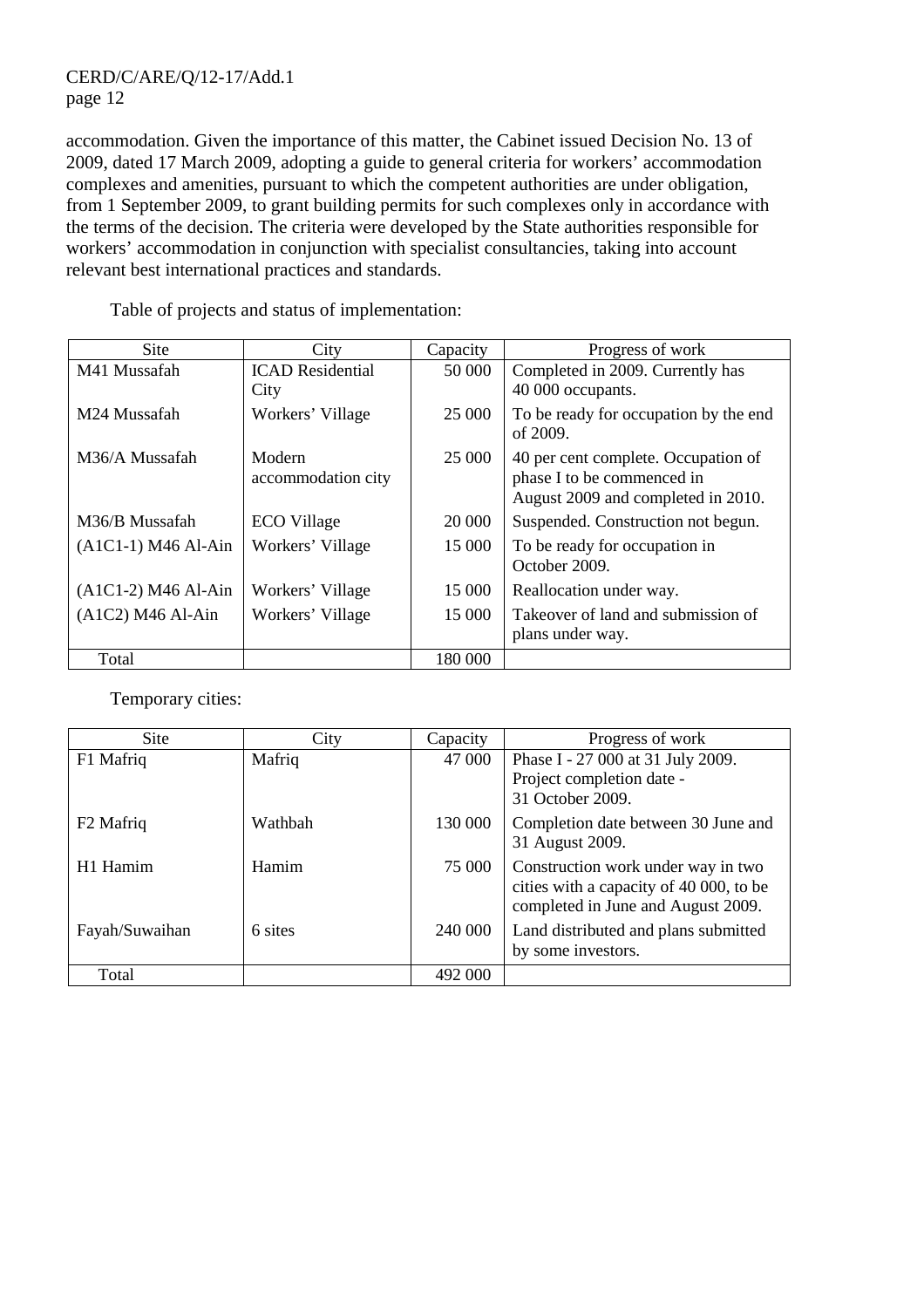"Fast" cities:

| Site           | City               | Capacity | Progress of work                                            |
|----------------|--------------------|----------|-------------------------------------------------------------|
| Fayah/Jisr     | Fayah              | 47 000   | Currently 70 per cent occupied by<br>beneficiary companies. |
| Fayah - 1      | Fayah/Sih Shu`aib  | 23 000   | Currently 20 per cent occupied by<br>beneficiary companies. |
| Fayah - 2      | Fayah/Sih Shu`aib  | 25 000   | Companies have begun to erect<br>temporary housing.         |
| Fayah/Suwaihan | <b>Adlah</b> (101) | 30 000   | Allocation and takeover of land<br>under way.               |
| Total          |                    | 134 000  |                                                             |

*8. What measures have been taken to verify that contractual arrangements, in particular those made through foreign recruitment agencies, follow basic principles of fairness and equity? What measures have been taken to ensure that fees charged by these agencies do not leave employees in debt for prolonged periods?* 

Article 18 of the Labour Act states as follows:

 "No licensed employment agent or labour supplier shall demand or accept from any worker, whether before or after the latter's admission to employment, any commission or material reward in return for having found him employment, or charge him any costs, except as prescribed or approved by the Ministry of Labour and Social Affairs. Persons supplied by an employment agent or labour supplier shall, immediately on entering employment, be regarded as employees of the employer and shall have all the rights of the employees of the firm in which they are employed. They shall relate directly with the employer, without any involvement of the employment agent, whose function and relationship with them shall cease as soon as they are supplied to the employer and enter into his service."

 This was affirmed by Ministerial Decision No. 52 of 1989, which states that all fees are to be paid by the employer before the worker arrives in the country. It has been noted, however, that some foreign recruitment agencies charge fees to workers. Although the State bears no responsibility for such practices, it took the initiative to hold the Abu Dhabi Dialogue, at which all Asian labour-sending and labour-receiving countries agreed on the need for action to eliminate these damaging trends in the field of recruitment.

 The Ministry of Labour is seeking to promulgate new legislation covering licence conditions and standards for the monitoring of recruitment agencies, for which purpose it has called on the services of an expert commissioned by the International Labour Organization. The Ministry is also endeavouring to elaborate a mechanism for coordination with the Governments of labour-sending countries with which it has signed memoranda of understanding on labour recruitment. The mechanism is designed to monitor recruitment agencies in both the country of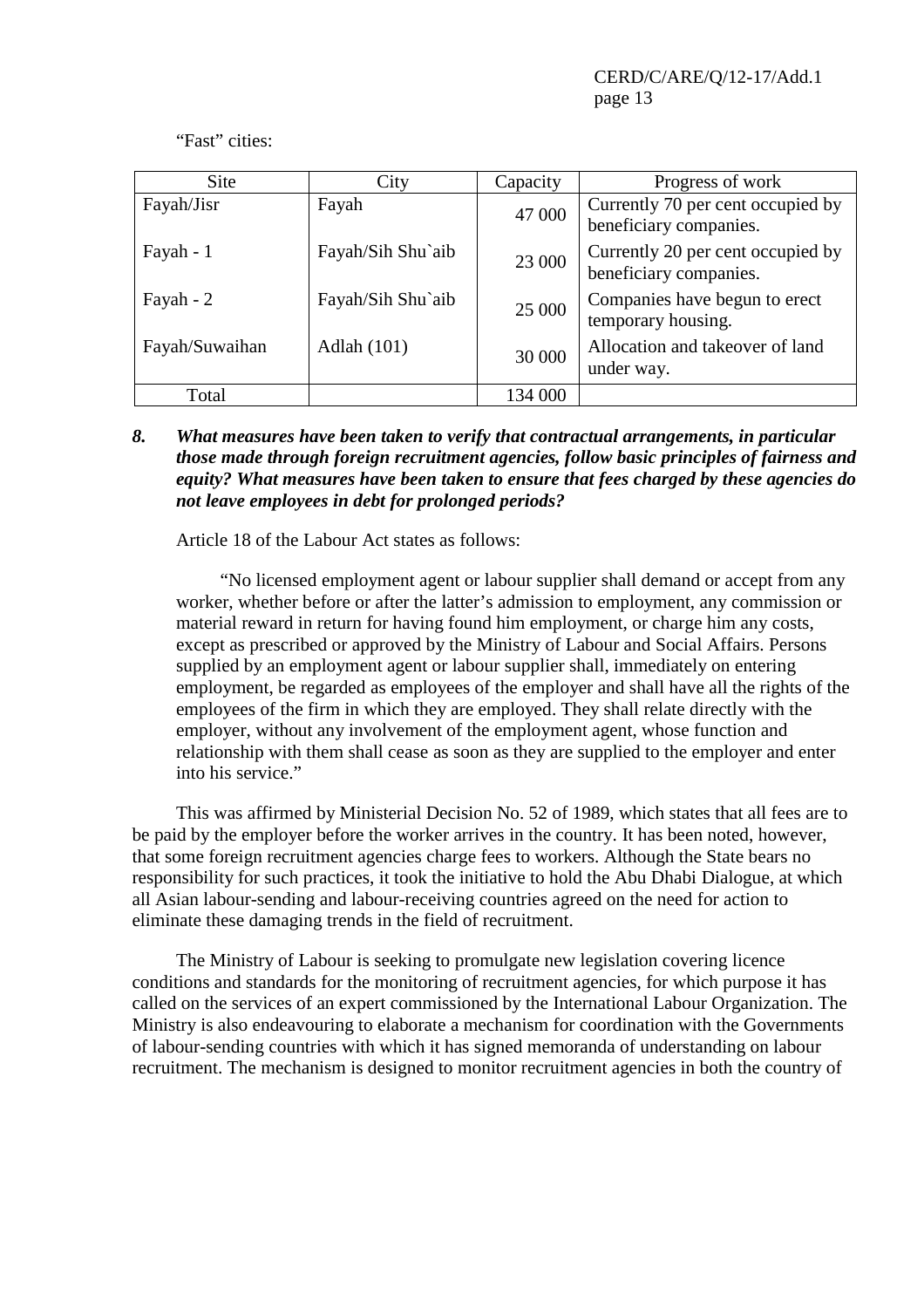origin and in the United Arab Emirates through joint technical committees, the aim being to check compliance with joint standards, in particular the requirement to refrain from taking recruitment fees from workers and to confine any payment of fees to the employer. This topic is the main item on the meeting agenda of the joint technical committees.

## *9. Has the State party taken any measures against the practice by which migrant workers' passports are retained by employers?*

#### **Reply:**

 Domestic legislation, primarily the Constitution of the State, guarantees freedom of movement of individuals. Consequently, any form of restriction on this freedom is forbidden and it is prohibited by law to retain passports; a passport is a personal right and it cannot be retained other than by a court ruling. Indeed, the Ministry of the Interior has issued a circular to the effect that no person's passport can be retained other than pursuant to a court order or ruling. Some workers, however, fearing that their passports may be lost or damaged, choose to surrender them for safekeeping to their employers or to the companies for which they work. At the same time, a worker is entitled to demand his passport at any time and, if the employer refuses to hand it over, to turn to the Ministry of Labour for help in seeking its return in conjunction with the Ministry of the Interior. He may also resort to the summary judge to demand the return of his passport.

*10. According to paragraph 132 of the State report, the State party has elaborated a standard employment contract for domestic workers. Does this contract include the right to a weekly day of rest and provisions on specified working hours and paid vacations? In this context, please also provide further information on the new law to protect domestic workers, referred to by the State party delegation during the Universal Periodic Review at the tenth session of the Human Rights Council, and on a time frame for its coming into force.* 

#### **Reply:**

 The issue of domestic servants and workers is a matter of great concern to the United Arab Emirates, which, in April 2007, imposed a standard employment contract at the federal level for domestic assistants and persons of similar status. The standard employment contract regulates the work of persons in these categories in line with the nature of the work and the tasks undertaken. It also covers such other aspects as health care, earnings, period of contract and the need for adequate rest breaks, as well as the provision of treatment and health care in accordance with the country's current health regulations. Wages are set by agreement between the two parties. Paragraph 1 of the contract specifies the full amount of the wage payable at the end of each month and both parties must sign the wage table, drawn up in both Arabic and English, showing that payment has been made and received.

 The State is currently drafting a law on domestic assistants, which will cover domestic servants and persons of similar status and regulate the contractual relationship with respect to domestic labour, including the full rights and obligations of all contractual parties, complaints bodies, litigation procedures, working hours, permits of all kinds and wages. The constitutional measures for its promulgation will be taken as soon as drafting is complete.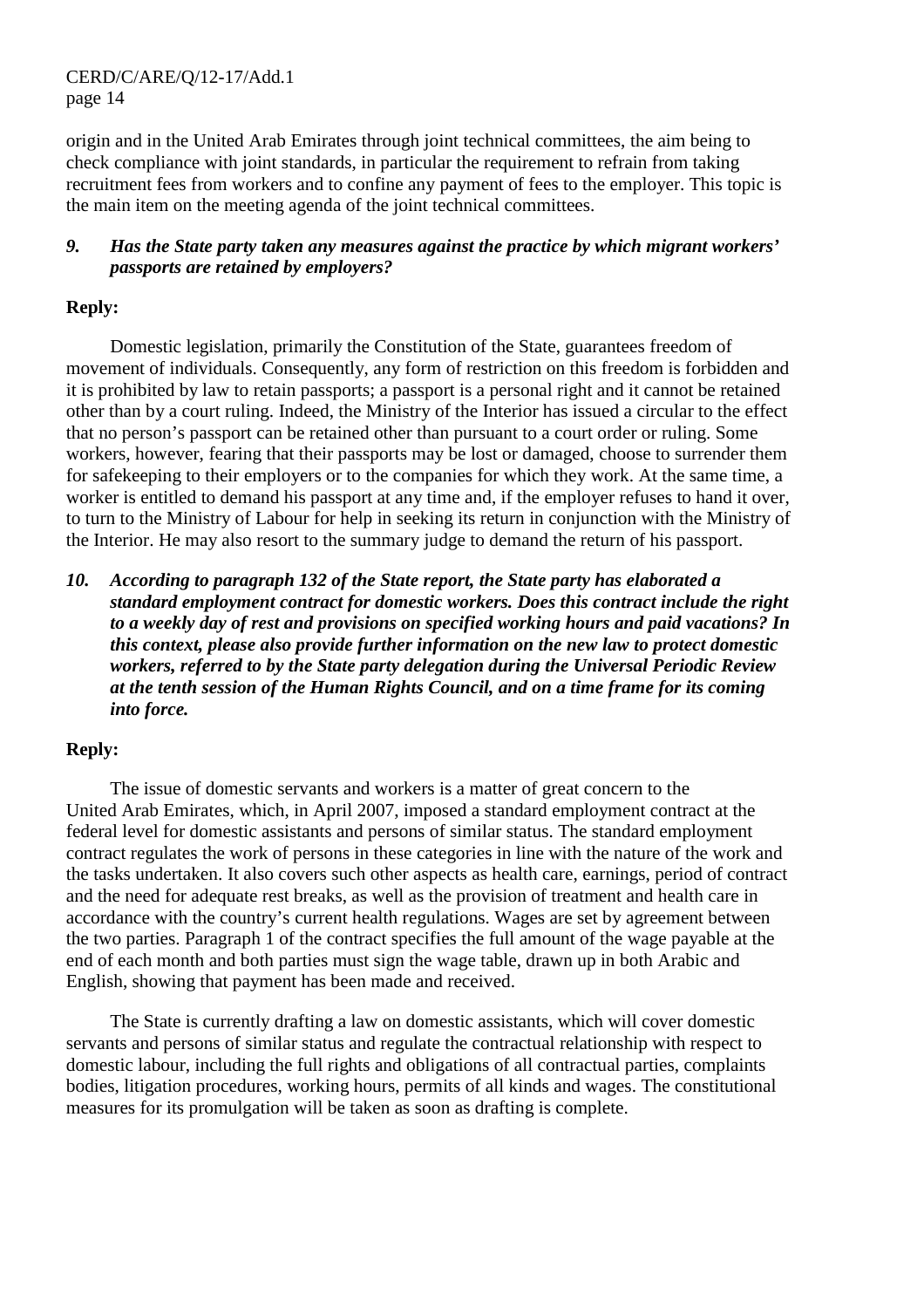#### *11. Please provide further information on a time frame for the procedures to grant nationality to stateless residents ("Bidun"), referred to in paragraph 98 of the State report.*

#### **Reply:**

 Concerning the time frame for granting nationality to the category of persons without substantiating documents, it can be said that the State is endeavouring to resolve this problem as soon as possible, as exemplified by the issuance of Federal Supreme Council Decision No. 2 of 2005 agreeing to resolve the problem of persons without substantiating documents. Needless to say, the Federal Supreme Council is the highest authority in the United Arab Emirates. In order to implement the Supreme Council decision, it was essential to take stock of those in this category and examine their situation. The Minister of the Interior therefore issued Ministerial Decision No. 167 of 2006 on the restructuring of the Committee on the Status of Stateless Persons. The Committee's mandate was to conduct a census of persons entitled to nationality who were in the country prior to the establishment of the Federation and who had been previously counted, with priority given to those working in government jobs and demonstrating a long service record. In the second phase, in conformity with the decision of the Federal Supreme Council, a Supreme Committee was established pursuant to Ministerial Decision No. 345 of 2008 to deal with technical matters relating to persons without substantiating documents. In accordance with article 2 of the decision, the Supreme Committee is following up all aspects of the case file of those without substantiating documents who fell outside the purview of the Committee established pursuant to Ministerial Decision No. 167 of 2006. The Committee is also mandated to elaborate a mechanism for closing the case file of those without substantiating documents for submission to the Cabinet. Furthermore, the official press carried an announcement for those without substantiating documents to come forward with their pieces of evidence within a set period. The Committee examined the files of a large number of these persons and procedures for granting them nationality were completed. The Committee is now examining the other files before it in preparation for the final closure of this case file.

#### *12. Please also indicate whether the State party has taken any measures to improve the situation of discrimination against the remaining "Bidun" on the labour market.*

#### **Reply:**

 Since the establishment of the Federation, the United Arab Emirates has been concerned to resolve the problem of persons without substantiating documents. Indeed, the Government has issued several decrees and decisions and created a number of advisory committees to find appropriate and effective solutions to settling the situation of this category, on the basis of the principles of Islamic law and the Constitution and laws of the State, which require respect for human rights. In line with the policy of the United Arab Emirates of promoting and protecting human rights as a national mission, the State has sought to provide a decent lifestyle for this category by way of:

- Free education in government schools
- Free treatment in public hospitals and clinics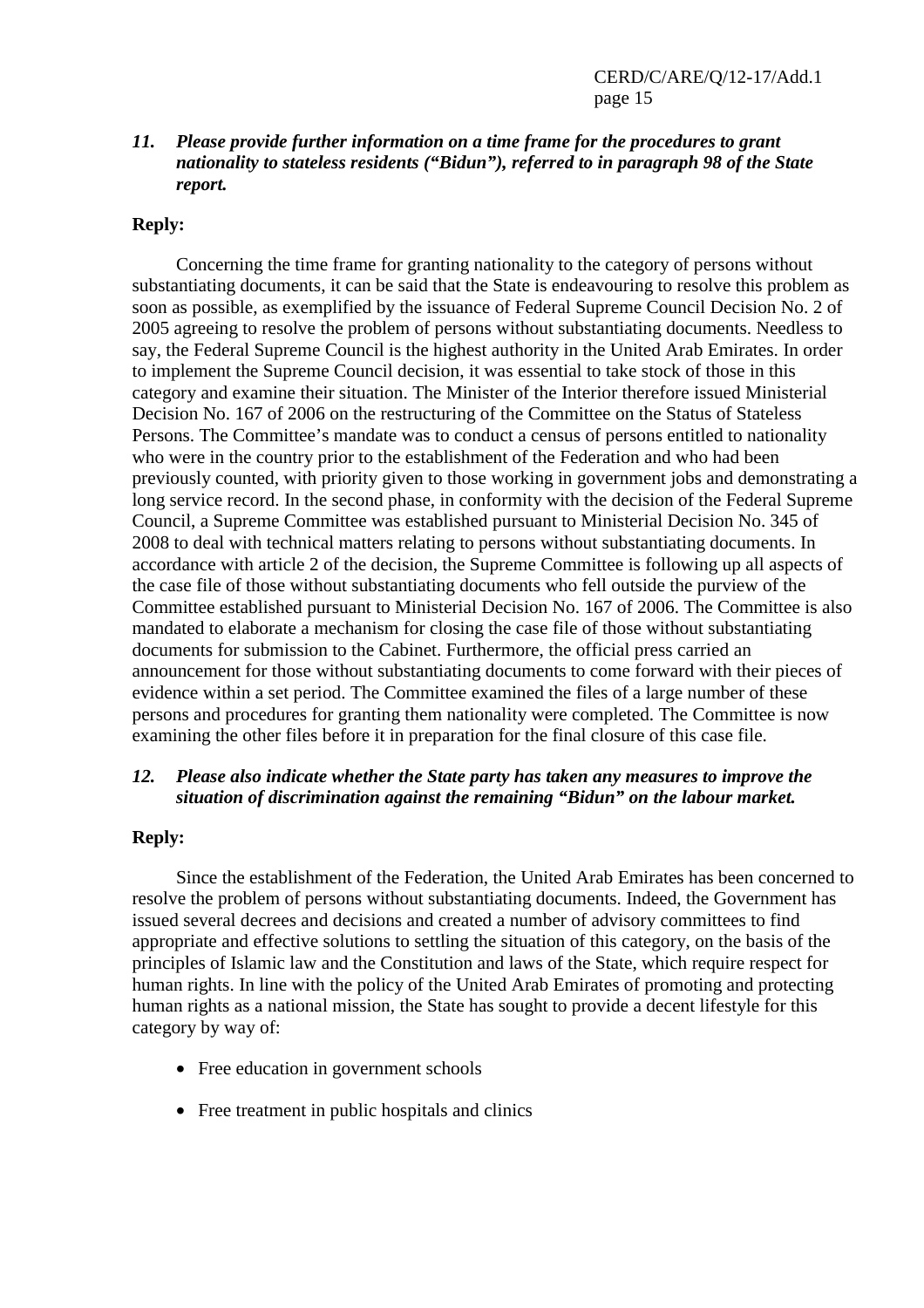- Provision of free housing in certain cases
- For those in financial difficulty and those who have settled their legal status in the country, exemption from all fines having arisen out of those circumstances
- Issuance of temporary registration cards enabling them to avoid any legal consequences or prosecution and enjoy protection until such applications are directly and finally decided
- *13. Please indicate whether the State party considers amending the nationality law to enable a female citizen married to a foreign man to pass on her nationality to their children. In this regard, please further elaborate on the information provided in paragraph 97 of the State report.*

#### **Reply:**

 The United Arab Emirates, through the competent authorities, is considering the situation of children of female citizens married to foreign men, in the light of the country's laws on nationality and residence. An advisory committee was formed to carry out a legal study on granting the nationality of the State to the children of female citizens who are fathered by foreign men and hold the nationality of their father and whose parents remain married. As a result of this study, an amendment to the Nationality and Passports Act was drafted to grant the mother's nationality to the children of a female citizen and a foreign man, in accordance with conditions to be set by the implementing regulations for this Act, which will be promulgated as soon as the required constitutional procedures are complete.

*14. Has the State party taken any measures, as recommended by the Committee of the Rights of the Child, to ensure that all children within its jurisdiction, including non-national children, enjoy equal economic and social rights, particularly to health and education?* 

## **Reply:**

 The United Arab Emirates takes great interest in the situation of children and has put in place legislation and programmes to cater for the health care and social, educational and psychological well-being of children, mothers and the family in general. Believing as it does in the importance of children, the State acceded to the Convention on the Rights of the Child and declared its commitment to all of its articles, in conformity with Islamic teachings and the cultural heritage of the State. In this context, the United Arab Emirates is currently drafting a law on child protection encompassing all of the children's rights articulated in the Convention on the Rights of the Child and containing essential chapters on education and health in particular, as well as a chapter on rights to development. A substantial part of the bill is also devoted to leisure and to spiritual matters in order to shape generations who are in touch with reality and to preserve their national gains. It should be mentioned that the bill on children's rights is built on a foundation whereby "every child shall enjoy all rights, without discrimination on grounds of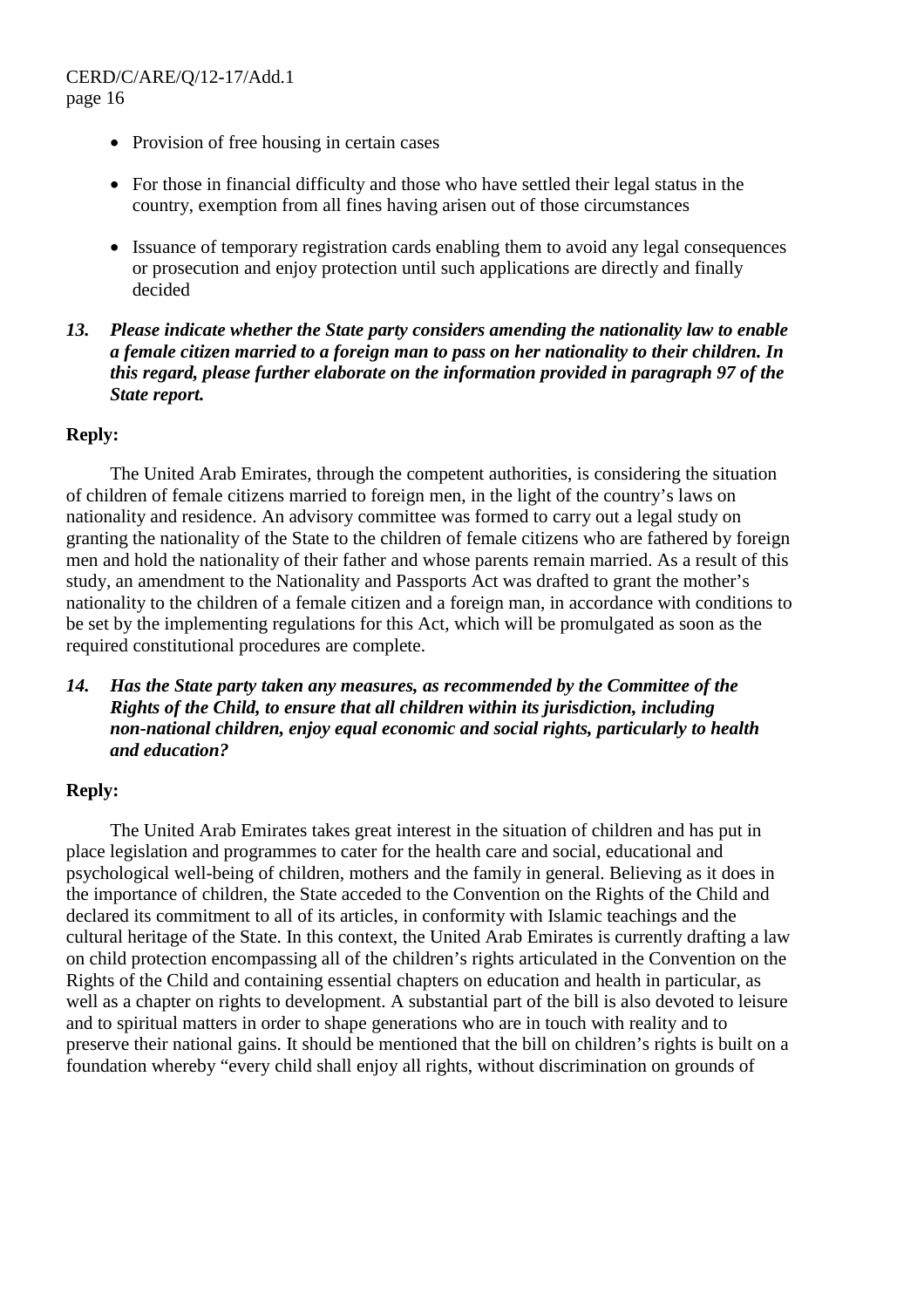gender, colour, nationality, religion, language, ethnicity or any other type of distinction". It also provides that "the State shall take all appropriate measures to protect children from all forms of discrimination with the aim of ensuring true equality and the enjoyment of all rights set forth in this Act".

 We should also like to mention that the United Arab Emirates has earmarked US\$ 1.5 million for the financing of a joint project between the Government of the United Arab Emirates and the United Nations Children's Fund (UNICEF) aimed at providing support and assistance to the United Arab Emirates in affording the rights of children and the elderly, most of whom are in need of care and protection. The project seeks to:

- Ensure that children generally and those in early childhood in particular have the benefit of well-developed laws, regulations and policies based on the rights of the child, in which they have an influential role
- Provide the opportunity for children and those in early childhood to obtain outstanding care and education, thus giving them free rein to develop their abilities and potential and realize their opportunity for a healthy and active life
- Guarantee better protection for children, particularly those with special needs, by liberating them from violence, exploitation and ill-treatment

## *15. Do any distinctions, preferences or prejudices exist within the citizenship of the United Arab Emirates, for example on the grounds of ethnic background or colour of skin? If so, please indicate whether the State party has taken any measures to address such distinctions, preferences or prejudices.*

## **Reply:**

 Article 25 of the Constitution provides that: "All individuals are equal before the law and there shall be no discrimination among citizens of the Federation on grounds of origin, ethnicity, religious belief or social status." In accordance with their religious tradition and cultural legacy, the people of the United Arab Emirates are a harmonious people among whom there is no form of discrimination on grounds of colour, origin or race.

*16. Please specify what status the Convention enjoys in the domestic legal order and if it can be invoked directly before national courts. If so, please provide examples of cases, if any, in which the Convention was directly applied by domestic courts.* 

## **Reply:**

 Accession to treaties is completed through their ratification by a decree of the Head of State, in that a treaty or convention ratified in accordance with the constitutional system becomes a part of the State's legal system and is published in the Official Gazette in order for its provisions to enter into force accordingly. It then becomes applicable, without the requirement for any further procedure.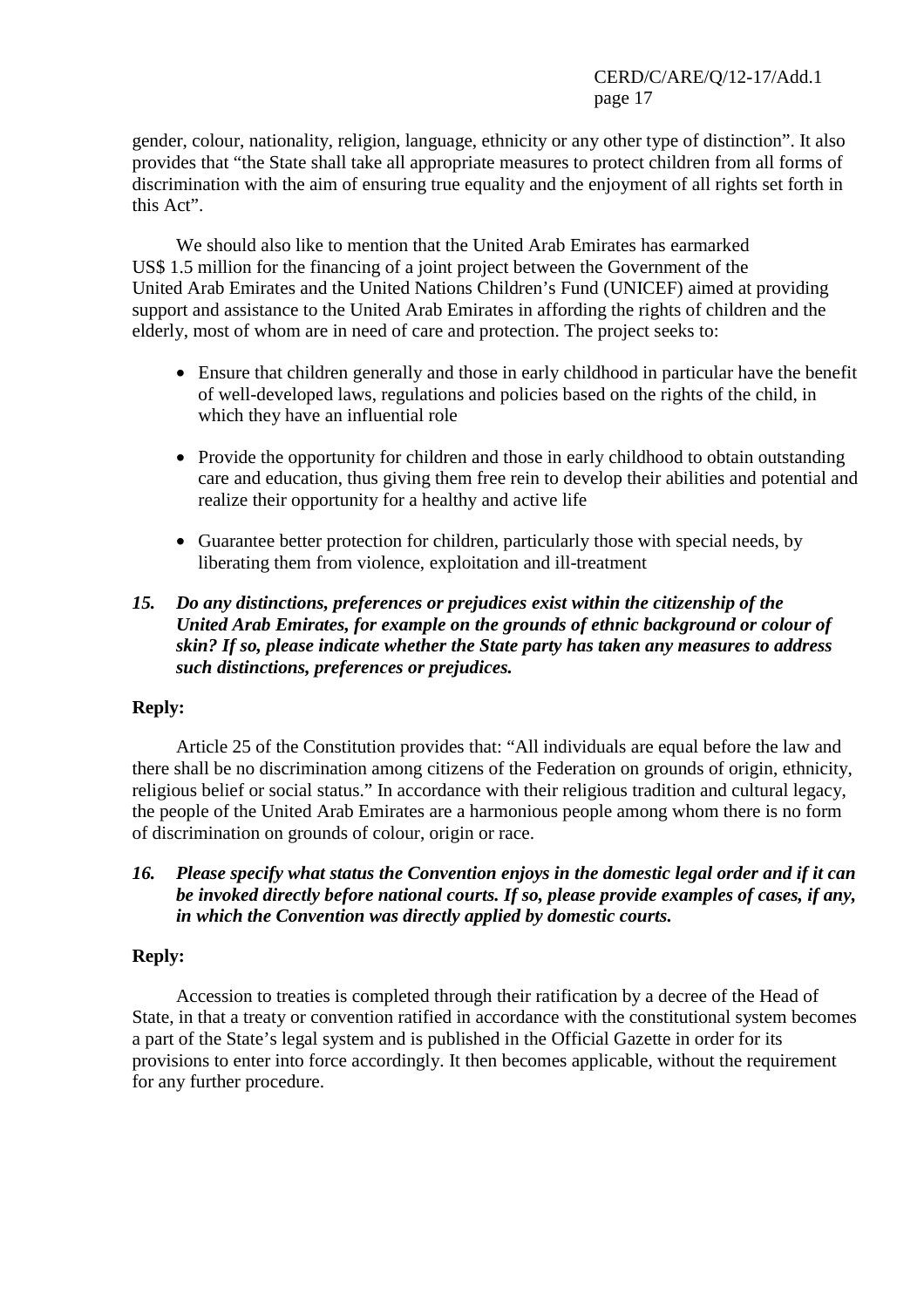The treaty or convention also becomes a part of domestic law. People may therefore invoke its provisions during legal proceedings and claims before the courts, which are bound to apply those provisions in the same way as any other law promulgated in the State.

 The Federal Supreme Court (Court of Cassation) has issued a number of judgements establishing this fact and determining that the provisions of international treaties and conventions have the status of domestic law and may be invoked in the matters which they govern. The lower courts are bound by the principles determined by the Supreme Court. Examples are:

- The judgement in Appeal No. 143 (judicial year 10, session of 27 December 1988) concerning litigation procedures in air transport cases established the requirement for compliance with the provisions of the relevant Convention
- The judgement in Appeal No. 366 (judicial year 21, session of 20 March 2001) established the requirement for treaties and conventions to be applied as a special law

# *17. What provisions exist to ensure that foreigners can benefit from legal assistance, translation and interpretation in court proceedings and police custody where necessary?*

# **Reply:**

1. The stage where a case is passed to the police is the stage where factual material (evidence) is collected insofar as evidence of the occurrence of a specific crime is gathered and linked with the suspect. The Code of Criminal Procedure contains nothing to prevent a lawyer or interpreter from being present during that stage. On the contrary, the security authorities endeavour to provide interpreters during this stage in order to gather as much information as possible before referring the case to the Office of Public Prosecutions.

2. Appointment of a lawyer: The laws in the United Arab Emirates stipulate that every person, whether in civil or criminal proceedings, may appoint a lawyer to defend him or claim his rights.

 Article 55 of the Code of Civil Procedures provides that: "The court shall accept whomsoever is appointed by the litigants to represent them in accordance with the provisions of the law." Article 100 of the Code of Criminal Procedure provides that: "The lawyer for the accused must be permitted to attend his questioning and examine the investigation papers …".

3. Assistance of an interpreter or expert: Article 77 of the Code of Civil Procedure provides that: "The court may call upon the services of an appointed or certified interpreter ... It may also call upon the services of an interpreter from any other party ...)."

 Article 70 of the Code of Criminal Procedure provides that: "If the Office of Public Prosecutions decides to hear statements from the accused, the litigants, the witness or other third parties who do not know the Arabic language, a member of the Office of Public Prosecutions must call upon the services of an interpreter, who is required to take oath that he will perform his duties with honesty and sincerity."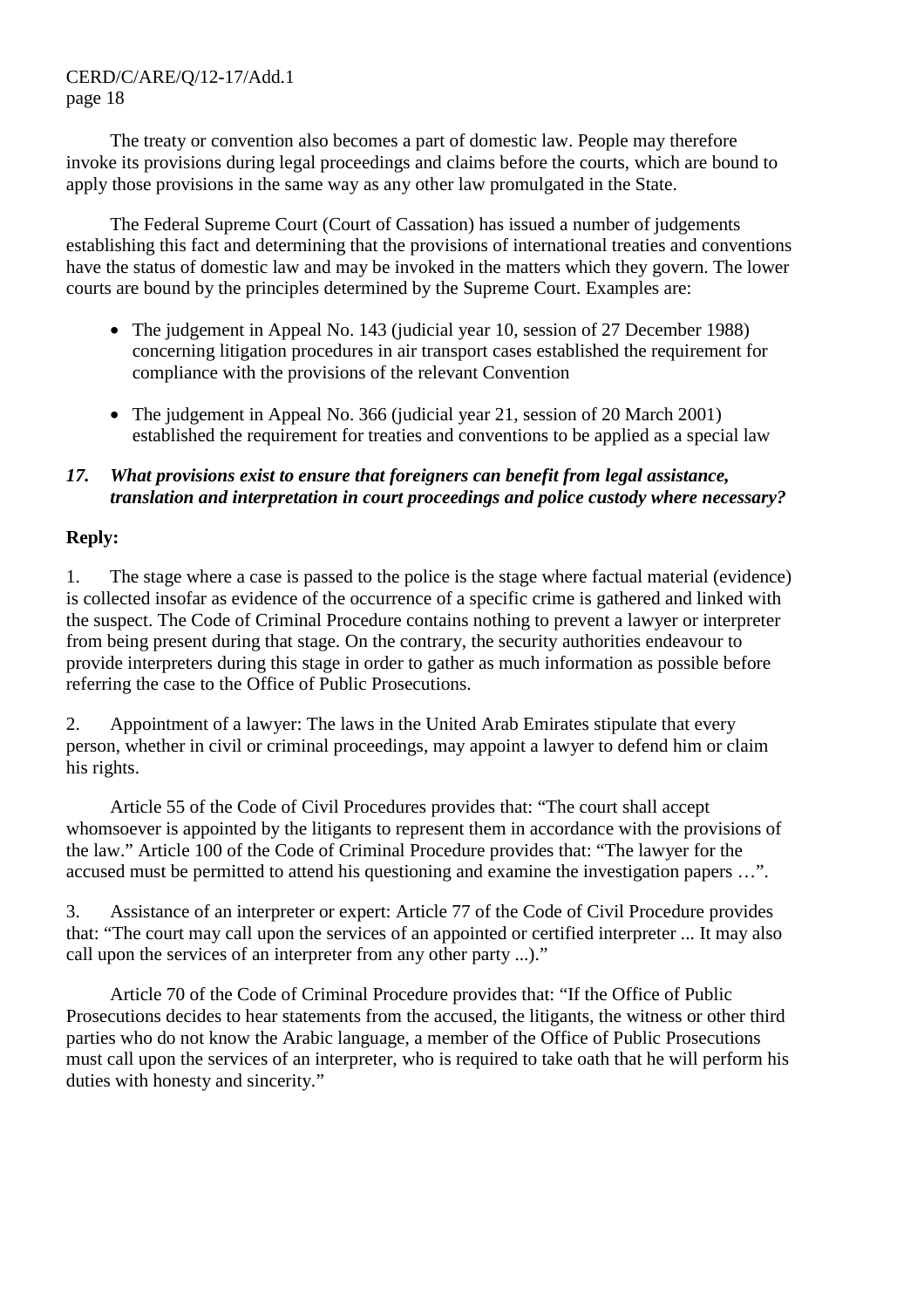#### *18. Please indicate whether the State party considers establishing a body such as a Mediator or Ombudsman, helping migrant workers to defend their rights.*

#### **1. Measures undertaken by the Ministry of Labour to resolve complaints from migrant workers**

 Article 6 of the Labour Code states that: "An employer, a worker or a beneficiary of either party who disputes any of the rights of that party under the Labour Code must apply to the competent labour department, which shall summon the two parties to the dispute and take such action as it deems necessary for an amicable settlement of the dispute between them. If no settlement is reached, the labour department shall, within two weeks of the date of submission of the application to it, refer the dispute to the competent court and submit an accompanying memorandum containing a brief description of the dispute and the magnitude of the losses of the two parties, together with its own comments. Within three days of the date on which the application is received, the court shall set a date for a hearing to consider the case and notify both parties. The court may request the attendance of a representative of the labour department to explain the content of the memorandum submitted by the department."

 Consequently, the Ministry is both a mediator and an ombudsman in resolving labour complaints. It has designated 10 departments and sections for the examination of workers' complaints at the State level, employing almost 100 administrative and legal personnel who are responsible for receiving and examining workers' complaints and attempting to achieve conciliation and settlement of the dispute within the period specified by law. If a settlement is rejected by either the worker or the employer, it is referred to the courts for prompt settlement, without the worker incurring any cost at any level of litigation or shouldering any damage from his complaint. If an award is made in favour of the worker, his situation may be rectified without reference to the employer. In the same context, 10 courts and special divisions at the local court level have been designated to examine and settle labour disputes. In some courts and judicial departments dealing with labour issues, the conciliation committees established have helped to resolve many labour disputes before they are referred to the judge. The Ministry also facilitates various matters for workers through some of the offices it has established at the courts. A worker has the right to apply for a temporary work permit during the period of litigation. Researchers are also required to respond daily to verbal and written queries from workers and employers throughout working hours in certain offices and during specific hours in others, either directly or though the Ministry's help centre (legal service).

 In 2008, there were 32,368 labour disputes involving 46,862 workers, comprising 1.1 per cent of the total labour force registered with the Ministry. A total of 6,471 complaints were referred to the courts, whereas 38,220 were settled.

#### **2. Measures undertaken by the Ministry of the Interior to resolve complaints from migrant workers**

 The Ministry of the Interior resolved to provide protection and assistance by establishing special sections dedicated to handling complaints from this category and looking into disputes arising between the parties to the relationship. In all, eight such sections are located throughout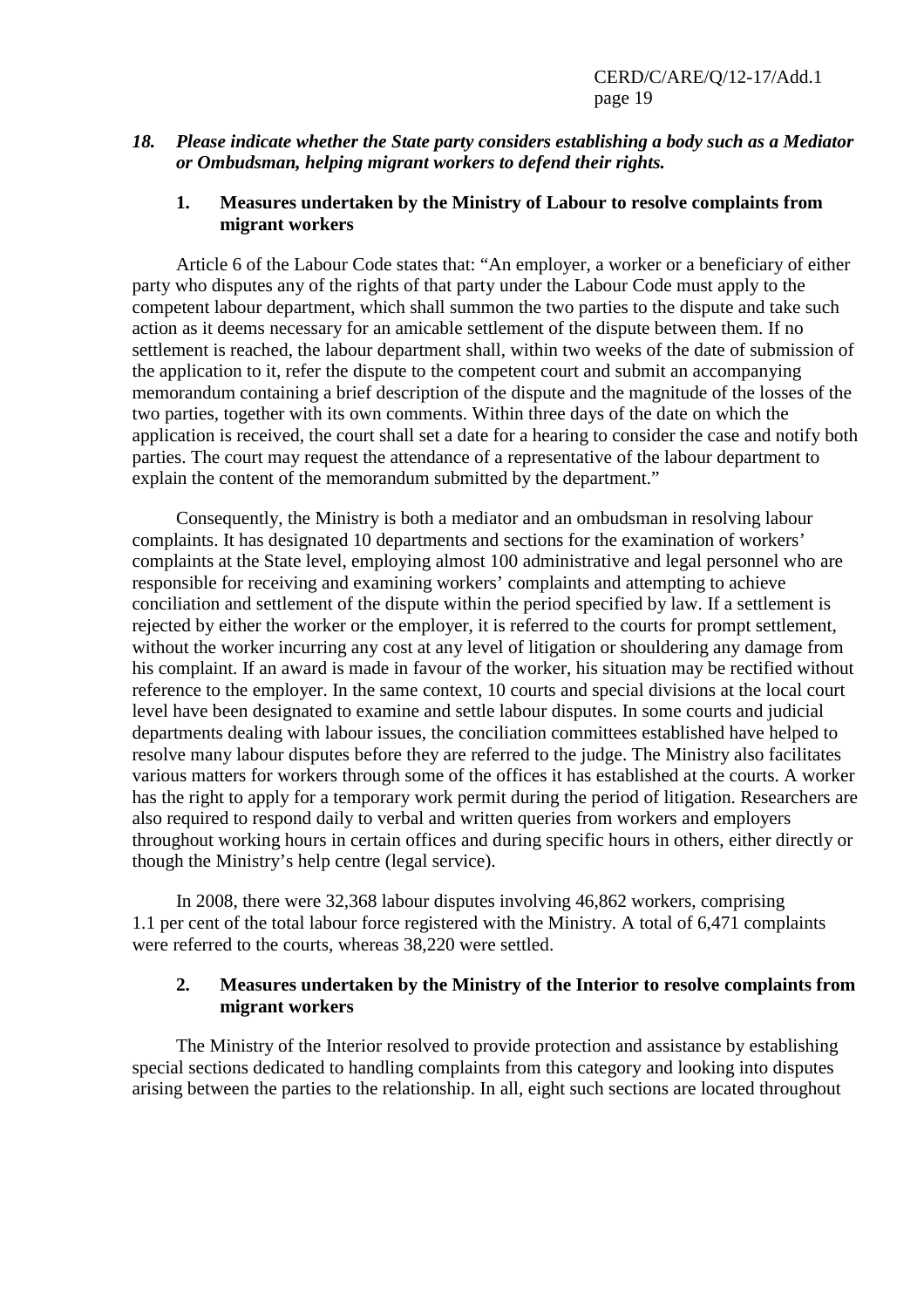the country and have the task of considering the cases put to them through a permanent open help line for receiving these complaints. The necessary care is provided to victims of violence or ill-treatment.

*19. Please provide further information on the establishment of women's and children's refuges and a humanitarian mission of protection of women and children who are victims of human trafficking and sexual exploitation, as referred to in paragraph 62 of the State report. Regarding the Federal Act No. 51 of 2006 on combating human trafficking, please provide information on a time frame for the establishment of the National Committee on Human Trafficking, as referred to in paragraph 57 of the State report.* 

## **Reply:**

The functions of the National Committee on Human Trafficking are as follows:

- To develop the necessary frameworks for implementation of the new Human Trafficking Act; work methodically to assess the measures being taken by the Government to apply the law; and assist coordination among the ministries and government departments engaged in combating human trafficking, a coordinating role that is extremely important in view of the State's federal system and indicative of the increasing focus on the collaborative efforts of all local and federal government authorities to monitor and prosecute human trafficking crimes
- To study and update the legislation governing matters relating to human trafficking in order to bring the Emirates efforts in that area up to international standards and improve domestic legislation as required by the facts on the ground; report on the measures taken by the State to combat human trafficking; and make proposals to the Cabinet on that subject
- To provide the resources needed to raise awareness of the various aspects of human trafficking
- To develop training and refresher programmes for the authorities, bodies and individuals involved in dealing with victims of human trafficking
- To serve as the official representative of the State in international debates, inquiries and forums relating to human trafficking

2. The Dubai Foundation for Women and Children: Established in 2007, the Foundation aims to provide support and psychological care for all women, both citizens and migrants, who fall victim to human trafficking, domestic violence, family neglect, ill-treatment from employers and other social problems. Protection is seen as the first step to institutional support for victims in the context of international standards. The Foundation is run by an independent governing board to ensure the best standards of management and monitoring of the refuge's operations. It plays a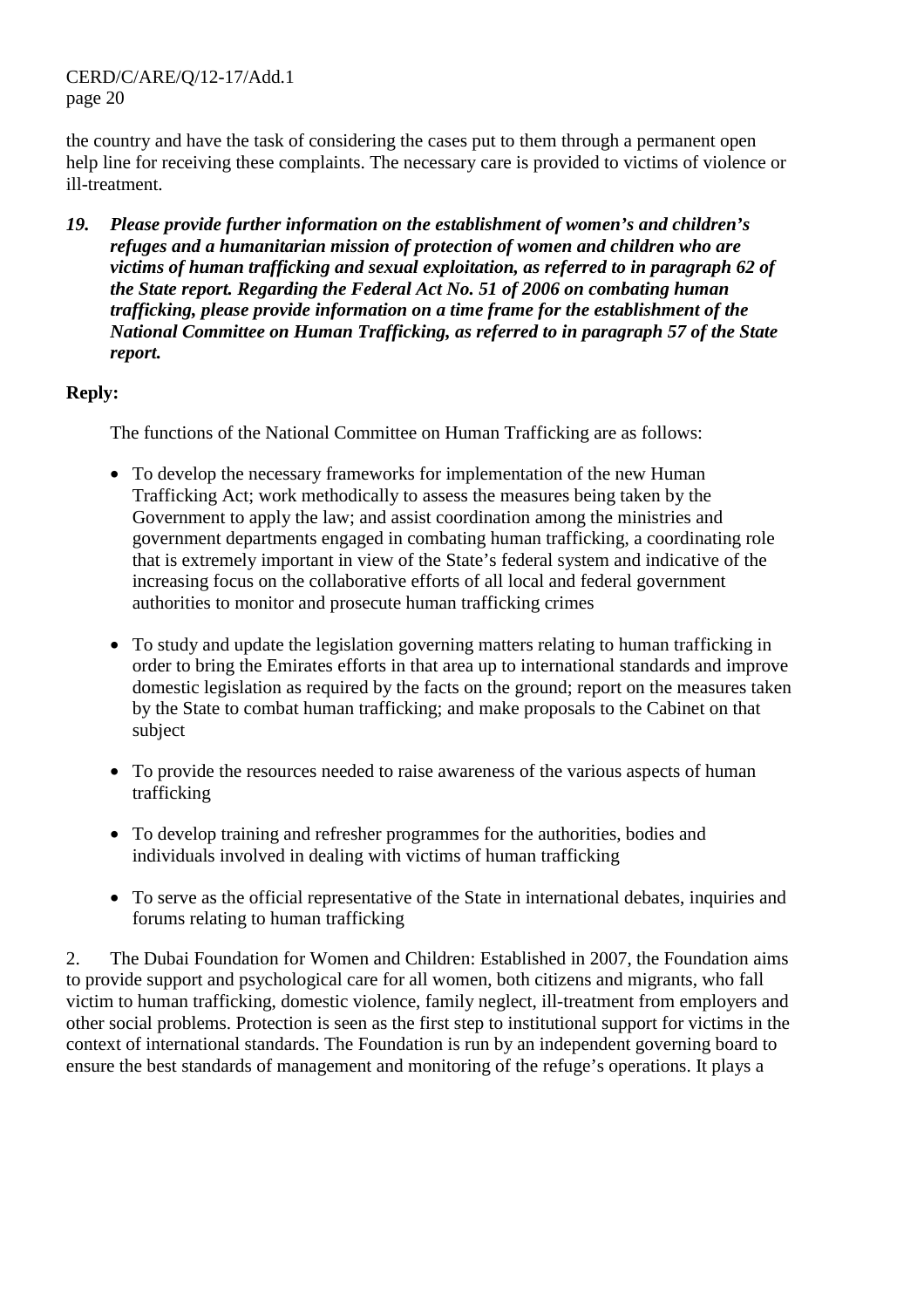vital role in improving social services for victims by providing places of refuge where the psychological and physical consequences of violence, repression and neglect can be overcome and is also linked with international refuge centres to make it easier for victims to be seen by their relatives in a manner that guarantees their safety.

 The Foundation has its own school that can cater for up to 300 students and the complex is surrounded by green spaces where children can play. It also has indoor play areas and a well-equipped play room, in addition to facilities for football, basketball and volleyball for adults and a cafeteria.

 The following details highlight the Foundation's refuge activities from 2007, when these operations began, to December 2008:

- A total of 43 victims of human trafficking were handled by the Foundation, representing 20 per cent of the overall number of victims who received help
- Only five of the 43 victims remained in the care of the Foundation by the end of 2008
- Most victims were referred to the Foundation by the Dubai Police and various human rights departments and only in two cases did the victims turn to it directly
- The victims of human trafficking stay for a period of between one to five days, which translates into a daily average of 48

3. The Social Support Centre at the General Command of the Dubai Police: The Social Support Centre was established in 2003 on the basis of a number of principles and values, including in particular respect for human rights in accordance with the Shariah and the rule of law. Pursuant to article 6 of the Centre's regulations, it is competent to deal with cases connected with family violence for which official reports are not required, cases relating to school violence, cases of children who go missing from the family home that are not reported to the police, petty juvenile delinquency involving no serious offences, and simple disputes and arguments between neighbours for which no official report is required.

4. The Abu Dhabi Shelter for Victims of Human Trafficking: In January 2008, the Government announced its support for the establishment of a centre for women and child victims of human trafficking crimes, to be located in the capital of Abu Dhabi and designed to meet international standards and apply best practices. A special committee chaired by the Emirates Red Crescent Society was established to supervise the establishment of this shelter, in collaboration with the National Committee on Human Trafficking. The shelter will seek to provide protection for women and child victims of this type of crime and work to rehabilitate them by means of a comprehensive programme of social care covering health, psychological and medical assistance, counselling, legal services, safe temporary refuge and some basic education and training services. It will also assist their repatriation by working in conjunction with similar shelters in the victims' countries. This shelter is part of the political agenda of the Abu Dhabi Government for 2007 to 2008, which defines key goals and government initiatives aimed at achieving a safe and secure society, including "the full elimination of all forms of exploitation and forced labour, with a particular focus on the protection of women and children, and of all forms of human trafficking".